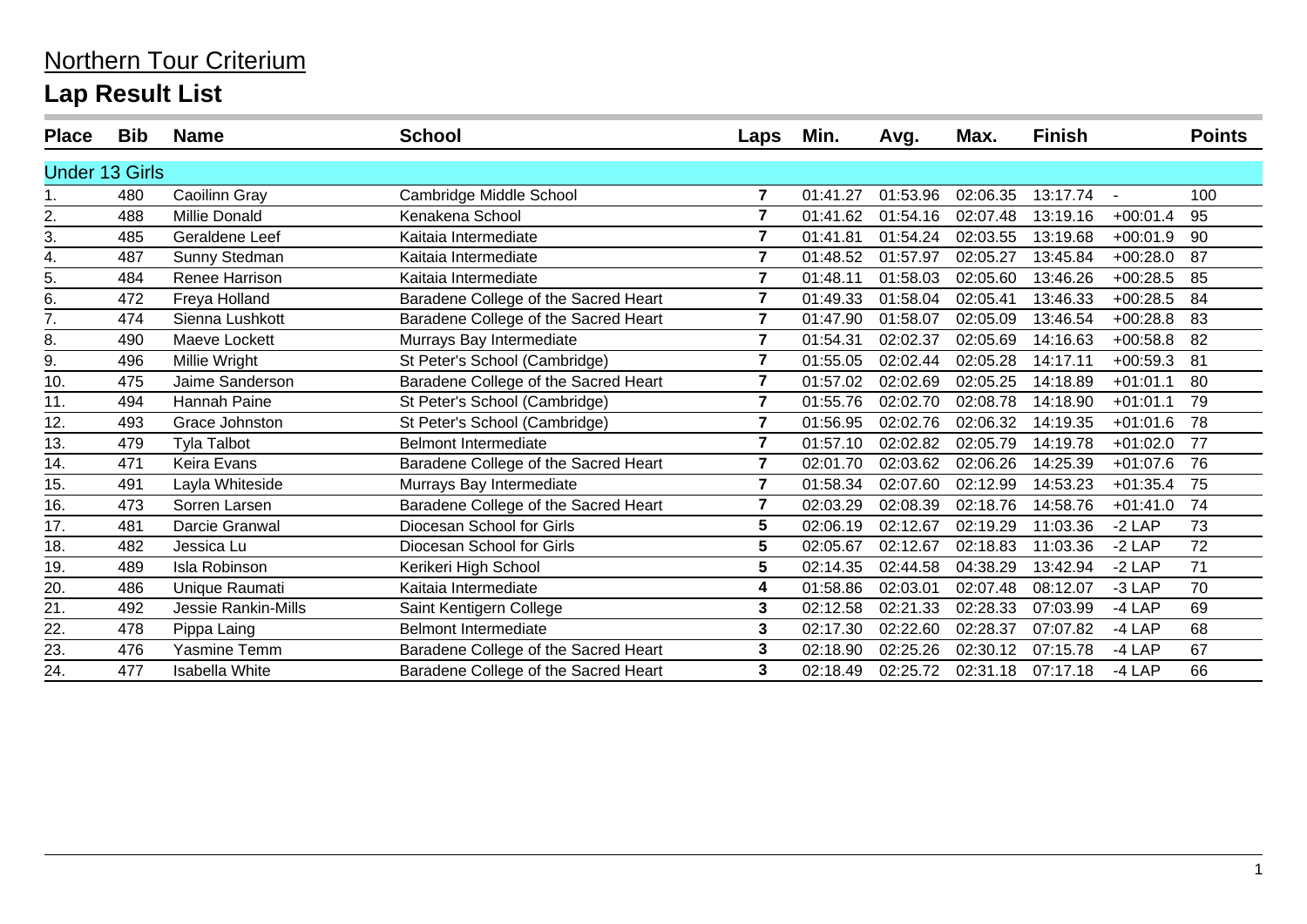| <b>Place</b>         | <b>Bib</b> | <b>Name</b>              | <b>School</b>               | Laps           | Min.     | Avg.     | Max.     | <b>Finish</b> |            | <b>Points</b> |
|----------------------|------------|--------------------------|-----------------------------|----------------|----------|----------|----------|---------------|------------|---------------|
| <b>Under 13 Boys</b> |            |                          |                             |                |          |          |          |               |            |               |
|                      | 452        | Jonny Barclay            | Remuera Intermediate        | $\overline{7}$ | 01:44.36 | 01:54.97 | 02:11.32 | 13:24.83      |            | 100           |
| 2.                   | 465        | <b>Thomas Dolan</b>      | St Peter's College (Akld)   | $\overline{7}$ | 01:44.57 | 01:58.39 | 02:11.10 | 13:48.73      | $+00:23.8$ | 95            |
| 3.                   | 455        | <b>Kyle Paris</b>        | Remuera Intermediate        | $\overline{7}$ | 01:53.30 | 01:58.41 | 02:13.58 | 13:48.93      | $+00:24.0$ | 90            |
| 4.                   | 458        | Ethyn Brooks             | Saint Kentigern College     | $\overline{7}$ | 01:52.22 | 01:58.53 | 02:14.34 | 13:49.73      | $+00:24.8$ | 87            |
| 5.                   | 463        | <b>Thomas Purdie</b>     | Southwell School            | $\overline{7}$ | 01:52.95 | 01:58.64 | 02:14.57 | 13:50.52      | $+00:25.6$ | 85            |
| 6.                   | 467        | <b>Riley Sella</b>       | St Peter's College (Akld)   | 7              | 01:54.82 | 01:59.48 | 02:15.92 | 13:56.39      | $+00:31.5$ | 84            |
| $\overline{7}$ .     | 460        | Noah Johnson             | Saint Kentigern College     | $\overline{7}$ | 01:52.37 | 02:00.04 | 02:16.28 | 14:00.29      | $+00:35.4$ | 83            |
| 8.                   | 451        | Josh Wilson              | Murrays Bay Intermediate    | $\overline{7}$ | 01:54.53 | 02:00.06 | 02:13.82 | 14:00.44      | $+00:35.6$ | 82            |
| 9.                   | 453        | <b>Toby Browne</b>       | Remuera Intermediate        | $\overline{7}$ | 01:53.31 | 02:00.07 | 02:14.06 | 14:00.50      | $+00:35.6$ | 81            |
| 10.                  | 461        | Mark Liu                 | Saint Kentigern College     | $\overline{7}$ | 01:54.50 | 02:00.07 | 02:17.66 | 14:00.54      | $+00:35.7$ | 80            |
| 11.                  | 450        | Liam Lloyd               | Murrays Bay Intermediate    | $\overline{7}$ | 01:55.70 | 02:00.10 | 02:16.00 | 14:00.75      | $+00:35.9$ | 79            |
| 12.                  | 449        | Henru Kleynhans          | Murrays Bay Intermediate    | 7              | 01:53.57 | 02:00.14 | 02:13.28 | 14:00.99      | $+00:36.1$ | 78            |
| 13.                  | 454        | Finn Houghton            | Remuera Intermediate        | $\overline{7}$ | 01:52.62 | 02:00.23 | 02:13.73 | 14:01.61      | $+00:36.7$ | 77            |
| 14.                  | 466        | Ciaran Farrell           | St Peter's College (Akld)   | $\overline{7}$ | 01:55.98 | 02:00.27 | 02:14.36 | 14:01.89      | $+00:37.0$ | 76            |
| 15.                  | 441        | Hugo Chapman             | <b>Belmont Intermediate</b> | $\overline{7}$ | 01:54.35 | 02:00.31 | 02:12.66 | 14:02.20      | $+00:37.3$ | 75            |
| 16.                  | 442        | <b>Connor Clifton</b>    | <b>Belmont Intermediate</b> | $\overline{7}$ | 01:55.78 | 02:00.32 | 02:15.49 | 14:02.30      | $+00:37.4$ | 74            |
| $\overline{17}$ .    | 445        | <b>Arthor Bird</b>       | Murrays Bay Intermediate    | $\overline{7}$ | 01:52.84 | 02:00.46 | 02:13.00 | 14:03.23      | $+00:38.4$ | 73            |
| 18.                  | 448        | <b>\friend Henley</b>    | Murrays Bay Intermediate    | $\overline{7}$ | 01:55.34 | 02:00.47 | 02:15.07 | 14:03.32      | $+00:38.4$ | 72            |
| 19.                  | 444        | Michael Song             | <b>Glendowie School</b>     | $\overline{7}$ | 01:59.23 | 02:10.30 | 02:17.54 | 15:12.15      | $+01:47.3$ | 71            |
| 20.                  | 447        | Rory Dickinson           | Murrays Bay Intermediate    | $\overline{7}$ | 02:00.76 | 02:11.98 | 02:18.72 | 15:23.90      | $+01:59.0$ | 70            |
| 21.                  | 446        | Cole Cornish             | Murrays Bay Intermediate    | $\overline{7}$ | 01:58.08 | 02:12.90 | 02:19.23 | 15:30.32      | $+02:05.4$ | 69            |
| 22.                  | 462        | <b>Nate Rankin-Mills</b> | Saint Kentigern College     | 4              | 02:04.94 | 02:16.64 | 02:22.72 | 09:06.59      | $-3$ LAP   | 68            |
| 23.                  | 464        | Aaron Dlima              | St Peter's College (Akld)   | 4              | 02:11.21 | 02:16.78 | 02:19.53 | 09:07.14      | $-3$ LAP   | 67            |
| 24.                  | 456        | <b>Robert Turnbull</b>   | Remuera Intermediate        | 3              | 01:53.62 | 02:01.94 | 02:14.80 | 06:05.83      | $-4$ LAP   | 66            |
| 25.                  | 468        | Kyle Smith               | Tomarata School             | 3              | 02:31.04 | 02:34.51 | 02:39.05 | 07:43.54      | $-4$ LAP   | 65            |
| 26.                  | 469        | Luke Smith               | <b>Tomarata School</b>      | $\mathbf{2}$   | 02:31.26 | 02:37.03 | 02:42.80 | 05:14.07      | $-5$ LAP   | 64            |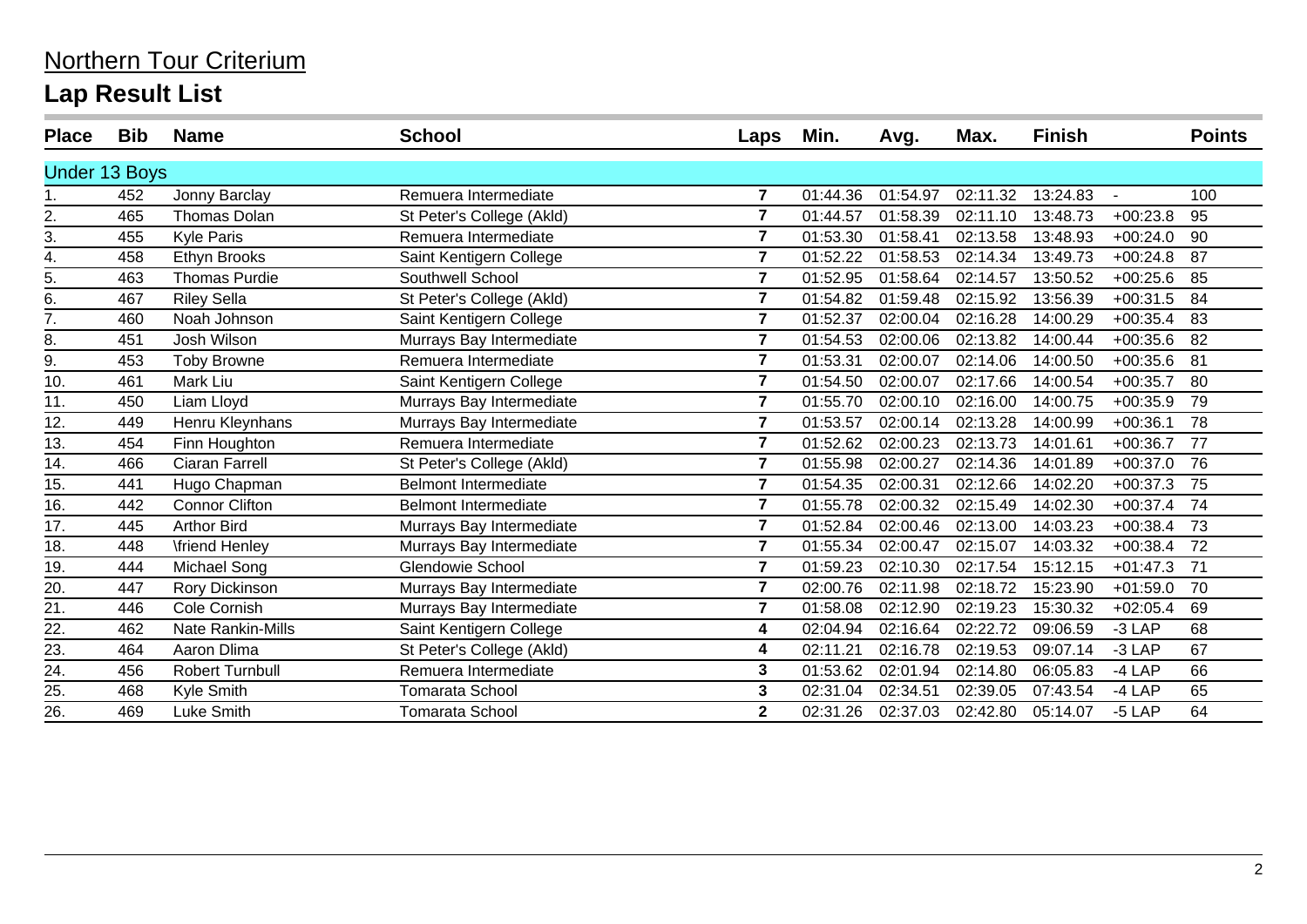| <b>Place</b>          | <b>Bib</b> | <b>Name</b>            | <b>School</b>                        | Laps         | Min.     | Avg.     | Max.     | <b>Finish</b> |            | <b>Points</b> |
|-----------------------|------------|------------------------|--------------------------------------|--------------|----------|----------|----------|---------------|------------|---------------|
| <b>Under 14 Girls</b> |            |                        |                                      |              |          |          |          |               |            |               |
|                       | 423        | Mackenzie Barnett      | Cambridge High School                | 8            | 01:45.11 | 01:53.74 | 02:06.56 | 15:09.98      |            | 100           |
| 2.                    | 438        | <b>Esther Carr</b>     | Takapuna Grammar School              | 8            | 01:44.74 | 01:53.79 | 02:08.02 | 15:10.39      | $+00:00.4$ | 95            |
| 3.                    | 420        | Jodie Blackwood        | <b>Belmont Intermediate</b>          | 8            | 01:45.21 | 01:53.80 | 02:06.95 | 15:10.44      | $+00:00.4$ | 90            |
| 4.                    | 421        | <b>Maisie Bower</b>    | <b>Belmont Intermediate</b>          | 8            | 01:45.34 | 01:53.84 | 02:07.67 | 15:10.74      | $+00:00.7$ | 87            |
| 5.                    | 434        | Chelsea Nicholas       | Rosehill College                     | 8            | 01:45.57 | 01:53.87 | 02:06.70 | 15:10.99      | $+00:01.0$ | 85            |
| 6.                    | 415        | <b>Isabelle Gibson</b> | Baradene College of the Sacred Heart | 8            | 01:46.66 | 01:53.91 | 02:07.51 | 15:11.34      | $+00:01.3$ | 84            |
| 7.                    | 424        | Georgia Mitchell       | Cambridge High School                | 8            | 01:46.92 | 01:53.92 | 02:07.23 | 15:11.42      | $+00:01.4$ | 83            |
| 8.                    | 427        | Ava Maddison           | Epsom Girls Grammar School           | 8            | 01:46.87 | 01:53.99 | 02:06.31 | 15:11.92      | $+00:01.9$ | 82            |
| 9.                    | 440        | Natalie Wilson         | Takapuna Grammar School              | 8            | 01:47.42 | 01:54.06 | 02:06.91 | 15:12.52      | $+00:02.5$ | 81            |
| 10.                   | 416        | Sophia Hyland          | Baradene College of the Sacred Heart | 8            | 01:49.35 | 01:56.00 | 02:07.78 | 15:28.06      | $+00:18.0$ | 80            |
| 11.                   | 413        | <b>Jess Crummy</b>     | Baradene College of the Sacred Heart | 8            | 01:49.43 | 01:56.05 | 02:08.34 | 15:28.46      | $+00:18.4$ | 79            |
| 12.                   | 439        | Sophie Ochtman-Corfe   | Takapuna Grammar School              | 8            | 01:49.45 | 01:56.17 | 02:09.16 | 15:29.36      | $+00:19.3$ | 78            |
| 13.                   | 426        | <b>Lily Shanley</b>    | Diocesan School for Girls            | 8            | 01:50.07 | 01:57.11 | 02:09.10 | 15:36.92      | $+00:26.9$ | 77            |
| 14.                   | 417        | Mia Palao              | Baradene College of the Sacred Heart | 8            | 01:49.42 | 01:57.26 | 02:08.05 | 15:38.11      | $+00:28.1$ | 76            |
| 15.                   | 422        | Abigayle Wells         | <b>Belmont Intermediate</b>          | 8            | 01:52.19 | 02:01.91 | 02:11.73 | 16:15.28      | $+01:05.2$ | 75            |
| 16.                   | 419        | Somer Tong             | Baradene College of the Sacred Heart | 8            | 01:53.51 | 02:02.41 | 02:08.47 | 16:19.33      | $+01:09.3$ | 74            |
| 17.                   | 435        | Madeline Ballard       | Saint Kentigern College              | 8            | 01:52.63 | 02:04.21 | 02:14.76 | 16:33.72      | $+01:23.7$ | 73            |
| 18.                   | 432        | Alexandra Clark        | Remuera Intermediate                 | 8            | 01:51.67 | 02:04.87 | 02:19.22 | 16:39.00      | $+01:29.0$ | 72            |
| 19.                   | 437        | Payton Hazlehurst      | St Peter's School (Cambridge)        | 8            | 01:54.77 | 02:06.34 | 02:13.91 | 16:50.79      | $+01:40.8$ | 71            |
| 20.                   | 433        | Anita lese             | Remuera Intermediate                 | 8            | 01:53.28 | 02:07.15 | 02:14.54 | 16:57.24      | $+01:47.2$ | 70            |
| 21.                   | 418        | <b>Tylajane Reed</b>   | Baradene College of the Sacred Heart | 8            | 01:55.55 | 02:07.21 | 02:12.96 | 16:57.69      | $+01:47.7$ | 69            |
| 22.                   | 412        | <b>Bailee Courtney</b> | Baradene College of the Sacred Heart | 6            | 01:52.58 | 02:07.04 | 02:22.95 | 12:42.24      | $-2$ LAP   | 68            |
| 23.                   | 414        | Muireann Devlin        | Baradene College of the Sacred Heart | 5            | 02:10.11 | 02:22.05 | 02:46.48 | 11:50.25      | -3 LAP     | 67            |
| 24.                   | 430        | Phoebe Cumming         | New Plymouth Girls' High School      | 3            | 02:18.87 | 02:22.66 | 02:27.73 | 07:07.99      | $-5$ LAP   | 66            |
| 25.                   | 428        | Hannah Mead            | Epsom Girls Grammar School           | $\mathbf{2}$ | 01:55.10 | 02:01.82 | 02:08.55 | 04:03.65      | $-6$ LAP   | 65            |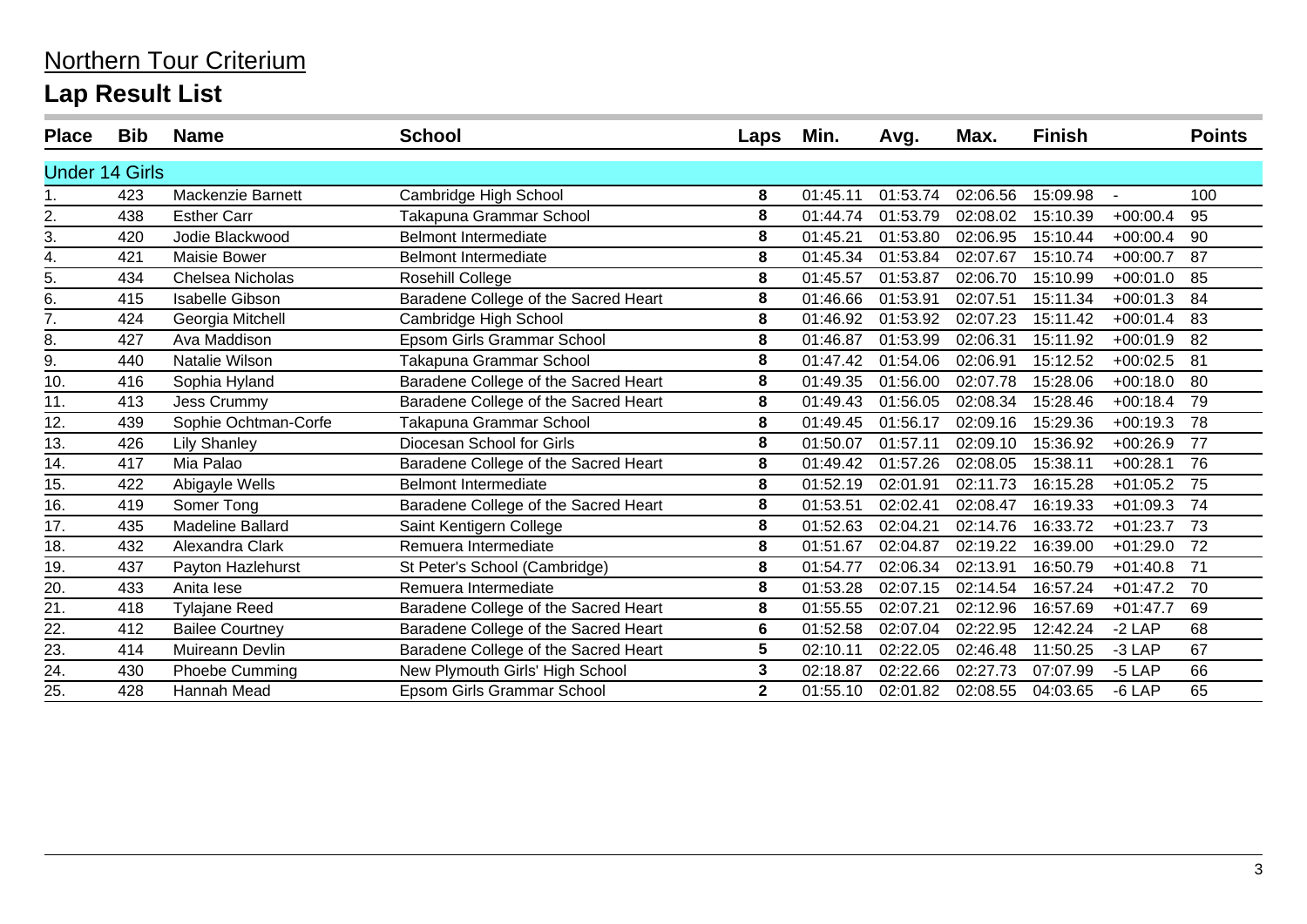| <b>Place</b>         | <b>Bib</b> | <b>Name</b>                | <b>School</b>                               | Laps | Min.                   | Avg.     | Max.     | <b>Finish</b> |            | <b>Points</b>   |
|----------------------|------------|----------------------------|---------------------------------------------|------|------------------------|----------|----------|---------------|------------|-----------------|
| <b>Under 14 Boys</b> |            |                            |                                             |      |                        |          |          |               |            |                 |
| 1.                   | 380        | <b>Jack Whittall</b>       | Cambridge High School                       | 6    | 01:34.25               | 01:44.52 | 02:09.10 | 10:27.16      | $\sim$     | 100             |
| 2.                   | 401        | Frankie Wright             | St Peter's School (Cambridge)               | 6    | 01:34.17               | 01:44.53 | 02:08.50 | 10:27.20      | $+00:00.0$ | 95              |
| 3.                   | 371        | <b>Nate Boness</b>         | <b>Auckland Grammar School</b>              | 6    | 01:34.15               | 01:44.59 | 02:08.26 | 10:27.58      | $+00:00.4$ | 90              |
| 4.                   | 400        | Kane Foster                | St Peter's School (Cambridge)               | 6    | 01:34.19               | 01:44.64 | 02:08.80 | 10:27.88      | $+00:00.7$ | 87              |
| $\overline{5}$ .     | 373        | <b>Daniel Morton</b>       | <b>Auckland Grammar School</b>              | 6    | 01:35.02               | 01:44.65 | 02:07.13 | 10:27.90      | $+00:00.7$ | 85              |
| $\overline{6}$ .     | 402        | Seb Ness                   | Takapuna Grammar School                     | 6    | 01:35.46               | 01:44.67 | 02:08.53 | 10:28.02      | $+00:00.8$ | 84              |
| $\overline{7}$ .     | 386        | <b>Harrison Craw</b>       | Palmerston North Intermediate Normal School | 6    | 01:34.41               | 01:44.75 | 02:07.50 | 10:28.51      | $+00:01.3$ | 83              |
| 8.                   | 374        | <b>Christian Scarlett</b>  | <b>Auckland Grammar School</b>              | 6    | 01:35.73               | 01:44.76 | 02:08.02 | 10:28.59      | $+00:01.4$ | 82              |
| $\overline{9}$ .     | 405        | Zakariyya Rachmadi         | Westlake Boys High School                   | 6    | 01:34.44               | 01:44.84 | 02:07.72 | 10:29.08      | $+00:01.9$ | 81              |
| 10.                  | 372        | <b>Quinn Gardiner-Hall</b> | <b>Auckland Grammar School</b>              | 6    | 01:36.12               | 01:46.00 | 02:07.83 | 10:36.05      | $+00:08.8$ | 80              |
| 11.                  | 387        | Ta Craw                    | Palmerston North Intermediate Normal School | 6    | 01:35.14               | 01:49.05 | 02:07.38 | 10:54.34      | $+00:27.1$ | 79              |
| 12.                  | 388        | Lucas Bhimy                | Rangeview Intermediate                      | 6    | 01:40.37               | 01:49.72 | 02:08.88 | 10:58.35      | $+00:31.1$ | 78              |
| $\overline{13}$ .    | 383        | Allan Dong                 | Macleans College                            | 6    | 01:41.36               | 01:52.37 | 02:09.29 | 11:14.26      | $+00:47.1$ | $\overline{77}$ |
| 14.                  | 403        | Lenny MacDiarmid           | Westlake Boys High School                   | 6    | 01:41.80               | 01:52.41 | 02:07.22 | 11:14.49      | $+00:47.3$ | 76              |
| $\overline{15}$ .    | 395        | <b>Benjamin Stewart</b>    | Saint Kentigern College                     | 6    | 01:45.54               | 01:52.45 | 02:08.83 | 11:14.73      | $+00:47.5$ | 75              |
| 16.                  | 391        | Lewis Atkinson             | Saint Kentigern College                     | 6    | 01:45.61               | 01:52.56 | 02:09.29 | 11:15.37      | $+00:48.2$ | 74              |
| 17.                  | 375        | Ben Bowen                  | <b>Belmont Intermediate</b>                 | 6    | $\overline{01}$ :46.25 | 01:52.67 | 02:10.15 | 11:16.02      | $+00:48.8$ | 73              |
| 18.                  | 394        | Nico Jancys                | Saint Kentigern College                     | 6    | 01:46.60               | 01:52.68 | 02:10.21 | 11:16.13      | $+00:48.9$ | 72              |
| 19.                  | 404        | Benjamin Mascarenhas       | Westlake Boys High School                   | 6    | 01:43.22               | 01:52.69 | 02:08.01 | 11:16.16      | $+00:49.0$ | $\overline{71}$ |
| 20.                  | 389        | Jack Norden                | Sacred Heart College (Akld)                 | 6    | 01:46.54               | 01:52.78 | 02:10.72 | 11:16.68      | $+00:49.5$ | 70              |
| $\overline{21}$      | 393        | Joshua Gordon-Glassford    | Saint Kentigern College                     | 6    | 01:42.73               | 01:56.82 | 02:08.28 | 11:40.96      | $+01:13.8$ | 69              |
| $\frac{22}{23}$      | 377        | Daniel McClune             | <b>Belmont Intermediate</b>                 | 6    | 01:51.11               | 01:56.86 | 02:13.30 | 11:41.17      | $+01:14.0$ | 68              |
|                      | 397        | Brogan Boyd                | St Peter's College (Akld)                   | 6    | 01:49.25               | 01:57.64 | 02:10.61 | 11:45.87      | $+01:18.7$ | 67              |
| $\overline{24}$ .    | 384        | <b>Felix Creasy</b>        | Murrays Bay Intermediate                    | 6    | 01:51.64               | 01:57.90 | 02:09.51 | 11:47.44      | $+01:20.2$ | 66              |
| 25.                  | 376        | Jack Gerken                | <b>Belmont Intermediate</b>                 | 6    | 01:50.71               | 01:57.92 | 02:10.15 | 11:47.56      | $+01:20.4$ | 65              |
| 26.                  | 378        | Juno Shepherd              | <b>Belmont Intermediate</b>                 | 6    | 01:51.27               | 02:01.24 | 02:09.83 | 12:07.48      | $+01:40.3$ | 64              |
| 27.                  | 385        | Nathan Hattingh            | Pakuranga College                           | 6    | 01:50.75               | 02:01.40 | 02:09.85 | 12:08.44      | $+01:41.2$ | 63              |
| 28.                  | 392        | Sebastian Durey            | Saint Kentigern College                     | 6    | 01:56.68               | 02:02.29 | 02:12.22 | 12:13.74      | $+01:46.5$ | 62              |
| 29.                  | 398        | Sean Collins-Stewart       | St Peter's College (Akld)                   | 6    | 01:56.77               | 02:02.40 | 02:13.08 | 12:14.45      | $+01:47.2$ | 61              |
| 30.                  | 396        | Jackson Dwyer              | St Pauls Collegiate (Ham)                   | 6    | 01:57.39               | 02:03.45 | 02:12.71 | 12:20.70      | $+01:53.5$ | 60              |
| 31.                  | 399        | Otis White                 | St Peter's College (Akld)                   | 6    | 01:57.86               | 02:03.58 | 02:11.62 | 12:21.48      | $+01:54.3$ | 59              |
| 32.                  | 382        | Luke Goodall               | <b>Glendowie School</b>                     | 6    | 01:56.83               | 02:03.88 | 02:11.29 | 12:23.29      | $+01:56.1$ | 58              |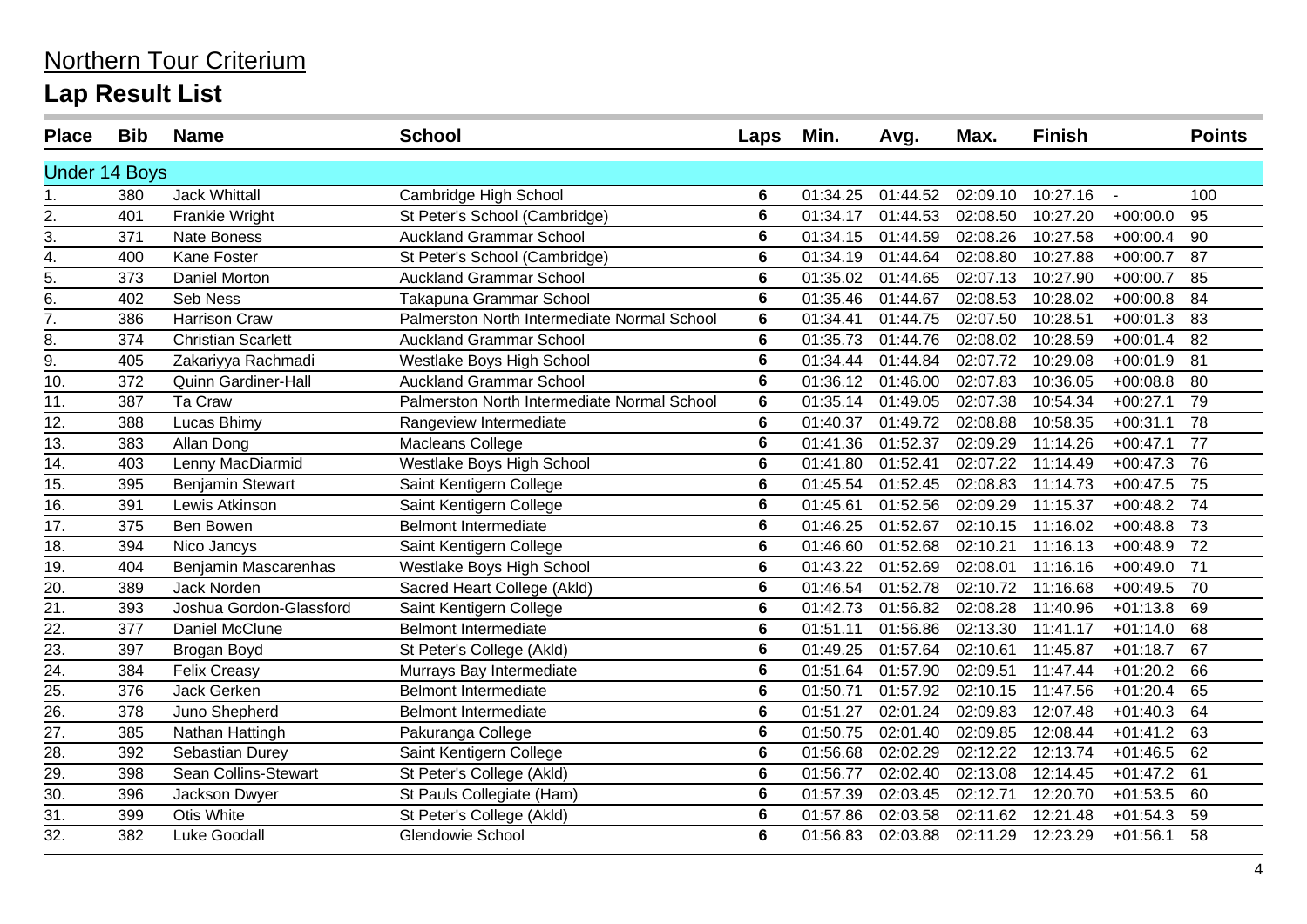| <b>Place</b>          | <b>Bib</b> | <b>Name</b>              | <b>School</b>                        | Laps | Min.     | Avg.     | Max.     | <b>Finish</b> |            | <b>Points</b> |
|-----------------------|------------|--------------------------|--------------------------------------|------|----------|----------|----------|---------------|------------|---------------|
| <b>Under 15 Girls</b> |            |                          |                                      |      |          |          |          |               |            |               |
|                       | 358        | <b>Ruby Spring</b>       | Saint Kentigern College              | 8    | 01:39.91 | 01:47.22 | 01:59.16 | 14:17.78      |            | 100           |
| 2.                    | 339        | Seana Gray               | Cambridge High School                | 8    | 01:40.06 | 01:47.28 | 01:59.76 | 14:18.25      | $+00:00.4$ | 95            |
| 3.                    | 357        | Olivia Rooney            | Saint Kentigern College              | 8    | 01:43.21 | 01:49.34 | 02:00.21 | 14:34.73      | $+00:16.9$ | 90            |
| 4.                    | 345        | Maia Barclay             | <b>Epsom Girls Grammar School</b>    | 8    | 01:41.43 | 01:49.40 | 01:59.94 | 14:35.26      | $+00:17.4$ | 87            |
| 5.                    | 335        | <b>Bonnie Rattray</b>    | Baradene College of the Sacred Heart | 8    | 01:43.41 | 01:49.42 | 02:00.01 | 14:35.40      | $+00:17.6$ | 85            |
| 6.                    | 347        | Tegan Feringa            | <b>Epsom Girls Grammar School</b>    | 8    | 01:42.88 | 01:49.42 | 02:00.92 | 14:35.40      | $+00:17.6$ | 84            |
| $\frac{1}{7}$         | 361        | <b>Brooke Leonard</b>    | Takapuna Grammar School              | 8    | 01:41.77 | 01:49.43 | 01:59.95 | 14:35.47      | $+00:17.6$ | 83            |
| 8.                    | 331        | Emma Blackmore           | Baradene College of the Sacred Heart | 8    | 01:42.12 | 01:49.44 | 01:59.54 | 14:35.59      | $+00:17.8$ | 82            |
| $\overline{9}$ .      | 359        | <b>Jess Carswell</b>     | St Peter's School (Cambridge)        | 8    | 01:42.35 | 01:49.47 | 02:02.59 | 14:35.77      | $+00:17.9$ | 81            |
| 10.                   | 341        | <b>Isobel Fletcher</b>   | Diocesan School for Girls            | 8    | 01:42.90 | 01:49.51 | 02:00.49 | 14:36.15      | $+00:18.3$ | 80            |
| 11.                   | 355        | <b>Isabele Bannister</b> | Saint Kentigern College              | 8    | 01:43.59 | 01:49.52 | 01:59.50 | 14:36.21      | $+00:18.4$ | 79            |
| 12.                   | 333        | <b>River Miln</b>        | Baradene College of the Sacred Heart | 8    | 01:43.50 | 01:49.53 | 01:59.30 | 14:36.29      | $+00:18.5$ | 78            |
| 13.                   | 340        | <b>Molly Hayes</b>       | Cambridge High School                | 8    | 01:43.39 | 01:55.03 | 02:02.85 | 15:20.25      | $+01:02.4$ | 77            |
| 14.                   | 332        | Celia Galvin             | Baradene College of the Sacred Heart | 8    | 01:46.41 | 01:56.05 | 02:01.51 | 15:28.41      | $+01:10.6$ | 76            |
| 15.                   | 336        | <b>Emily Shaw</b>        | Baradene College of the Sacred Heart | 8    | 01:47.13 | 01:56.10 | 02:04.19 | 15:28.86      | $+01:11.0$ | 75            |
| 16.                   | 351        | <b>Tessa Swinson</b>     | Epsom Girls Grammar School           | 8    | 01:46.17 | 01:56.11 | 02:04.45 | 15:28.94      | $+01:11.1$ | 74            |
| 17.                   | 356        | Petra Martinez Azaro     | Saint Kentigern College              | 8    | 01:48.60 | 01:56.18 | 02:01.26 | 15:29.46      | $+01:11.6$ | 73            |
| 18.                   | 349        | Abigail Ruddenklau       | <b>Epsom Girls Grammar School</b>    | 8    | 01:46.77 | 01:56.24 | 02:02.87 | 15:29.97      | $+01:12.1$ | 72            |
| 19.                   | 362        | Phoebe Morrison          | Takapuna Grammar School              | 8    | 01:49.30 | 01:57.27 | 02:03.41 | 15:38.23      | $+01:20.4$ | 71            |
| 20.                   | 350        | Gabriella Rush           | Epsom Girls Grammar School           | 8    | 01:48.81 | 02:00.82 | 02:11.59 | 16:06.56      | $+01:48.7$ | 70            |
| $\frac{1}{21}$        | 346        | Zoe Broad                | Epsom Girls Grammar School           | 8    | 01:47.14 | 02:00.88 | 02:11.23 | 16:07.05      | $+01:49.2$ | 69            |
| 22.                   | 342        | Sophia Hay               | Diocesan School for Girls            | 8    | 01:56.60 | 02:00.90 | 02:04.42 | 16:07.23      | $+01:49.4$ | 68            |
| $\overline{23}$ .     | 348        | Georgia Herrell          | Epsom Girls Grammar School           | 8    | 01:56.50 | 02:01.01 | 02:03.07 | 16:08.13      | $+01:50.3$ | 67            |
| 24.                   | 363        | Kate Heatley             | Waikato Diocesan School              | 8    | 01:56.06 | 02:03.41 | 02:08.58 | 16:27.34      | $+02:09.5$ | 66            |
| 25.                   | 353        | Tiree Robinson           | Kerikeri High School                 | 8    | 01:57.48 | 02:03.42 | 02:08.72 | 16:27.39      | $+02:09.6$ | 65            |
| 26.                   | 354        | Hayley Newington         | Macleans College                     | 8    | 01:55.55 | 02:03.51 | 02:10.53 | 16:28.11      | $+02:10.3$ | 64            |
| $\overline{27}$ .     | 338        | Zoe Temm                 | Baradene College of the Sacred Heart | 8    | 01:58.31 | 02:03.53 | 02:10.17 | 16:28.30      | $+02:10.5$ | 63            |
| 28.                   | 337        | <b>Greer Stringer</b>    | Baradene College of the Sacred Heart | 5    | 01:51.12 | 01:57.18 | 02:07.08 | 09:45.92      | $-3$ LAP   | 62            |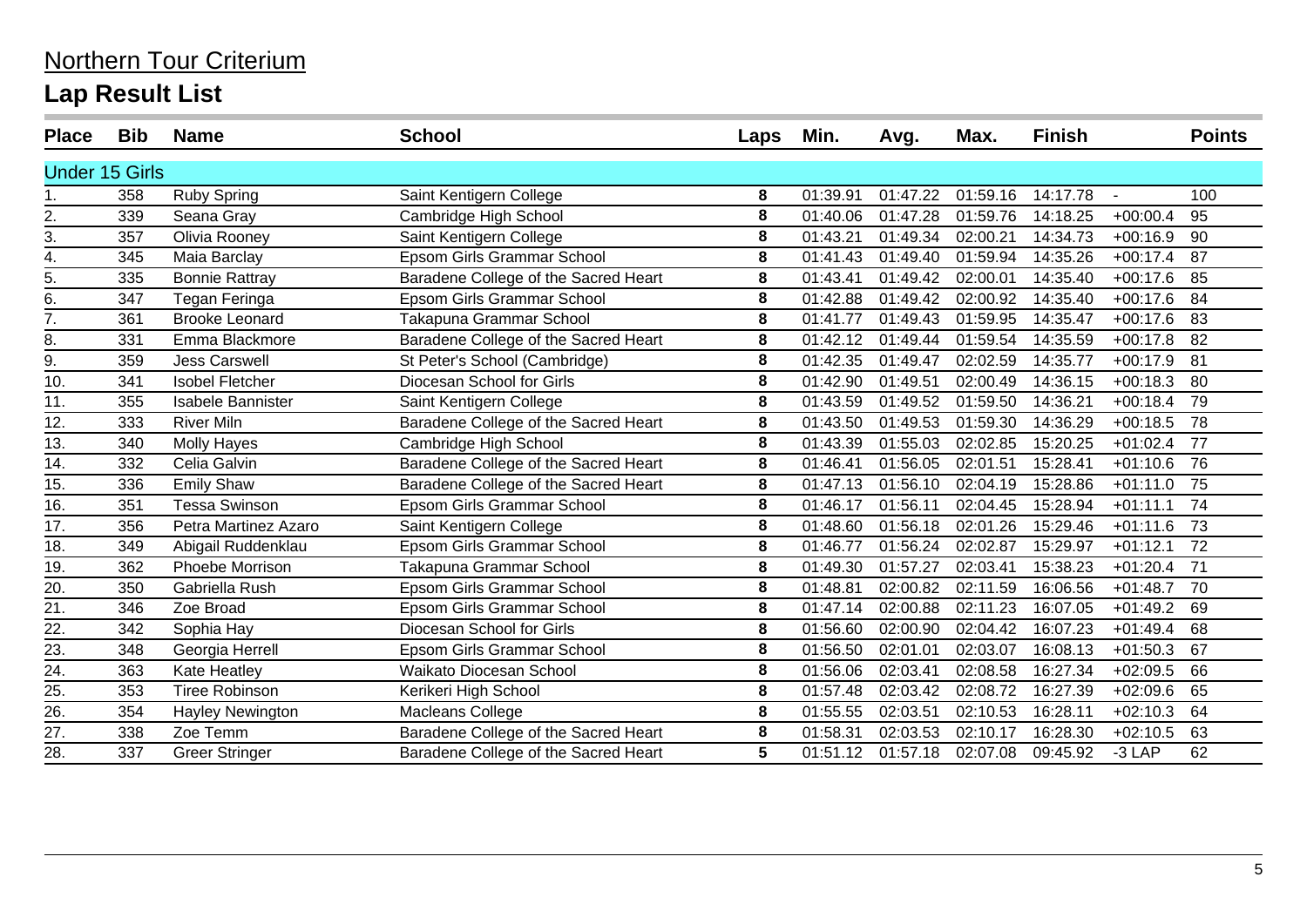| <b>Place</b> | <b>Bib</b> | <b>Name</b>             | <b>School</b>                  | Laps | Min.     | Avg.     | Max.     | <b>Finish</b> |            | <b>Points</b> |
|--------------|------------|-------------------------|--------------------------------|------|----------|----------|----------|---------------|------------|---------------|
|              |            | Under 15 Boys B Grade   |                                |      |          |          |          |               |            |               |
|              | 303        | Callum Cruickshank      | Saint Kentigern College        | 6    | 01:43.22 | 01:52.81 | 02:06.98 | 11:16.86      |            | 100           |
| 2.           | 326        | Jack Lockett            | Westlake Boys High School      | 6    | 01:43.25 | 01:52.85 | 02:06.44 | 11:17.13      | $+00:00.2$ | 95            |
| 3.           | 298        | Aidan Laloli            | Pakuranga College              | 6    | 01:43.61 | 01:52.88 | 02:07.21 | 11:17.29      | $+00:00.4$ | 90            |
| 4.           | 309        | <b>William Howcroft</b> | St Peter's College (Akld)      | 6    | 01:43.89 | 01:52.88 | 02:06.90 | 11:17.32      | $+00:00.4$ | 87            |
| 5.           | 324        | Sam Lavelle             | Westlake Boys High School      | 6    | 01:44.17 | 01:52.94 | 02:05.35 | 11:17.65      | $+00:00.7$ | 85            |
| 6.           | 295        | Nathan Hill             | King's College                 | 6    | 01:43.79 | 01:52.99 | 02:05.58 | 11:17.94      | $+00:01.0$ | 84            |
| 7.           | 283        | <b>Carter Leckie</b>    | <b>Auckland Grammar School</b> | 6    | 01:44.53 | 01:53.10 | 02:06.43 | 11:18.65      | $+00:01.7$ | 83            |
| 8.           | 279        | <b>Dexter Cameron</b>   | <b>Auckland Grammar School</b> | 6    | 01:44.41 | 01:53.13 | 02:04.39 | 11:18.83      | $+00:01.9$ | 82            |
| 9.           | 286        | Peyton Yakas            | <b>Auckland Grammar School</b> | 6    | 01:45.31 | 01:53.17 | 02:03.75 | 11:19.04      | $+00:02.1$ | 81            |
| 10.          | 312        | <b>Jack Simpkins</b>    | St Peter's College (Akld)      | 6    | 01:45.28 | 01:53.20 | 02:04.69 | 11:19.20      | $+00:02.3$ | 80            |
| 11.          | 321        | Campbell Bain           | Westlake Boys High School      | 6    | 01:44.40 | 01:53.22 | 02:07.32 | 11:19.36      | $+00:02.4$ | 79            |
| 12.          | 294        | Tani Henwood            | King's College                 | 6    | 01:44.98 | 01:53.24 | 02:05.40 | 11:19.44      | $+00:02.5$ | 78            |
| 13.          | 301        | Connor Te Rito          | Sacred Heart College (Akld)    | 6    | 01:45.52 | 01:53.32 | 02:04.85 | 11:19.94      | $+00:03.0$ | 77            |
| 14.          | 275        | Lance Du                | <b>ACG Parnell College</b>     | 6    | 01:45.65 | 01:53.39 | 02:05.34 | 11:20.34      | $+00:03.4$ | 76            |
| 15.          | 299        | <b>Fletcher Hilton</b>  | Sacred Heart College (Akld)    | 6    | 01:46.77 | 01:53.64 | 02:05.31 | 11:21.88      | $+00:05.0$ | 75            |
| 16.          | 327        | Tom McConnachie         | Westlake Boys High School      | 6    | 01:46.69 | 01:54.69 | 02:06.27 | 11:28.17      | $+00:11.3$ | 74            |
| 17.          | 277        | <b>Tommy Norenbergs</b> | <b>ACG Parnell College</b>     | 6    | 01:47.37 | 01:54.76 | 02:04.06 | 11:28.57      | $+00:11.7$ | -73           |
| 18.          | 311        | Jack Rose               | St Peter's College (Akld)      | 6    | 01:47.02 | 01:54.77 | 02:04.77 | 11:28.63      | $+00:11.7$ | 72            |
| 19.          | 308        | Oliver Galpin           | St Pauls Collegiate (Ham)      | 6    | 01:46.96 | 01:54.77 | 02:04.87 | 11:28.67      | $+00:11.8$ | 71            |
| 20.          | 323        | Joshua Doherty          | Westlake Boys High School      | 6    | 01:46.15 | 01:54.81 | 02:06.09 | 11:28.89      | $+00:12.0$ | 70            |
| 21.          | 320        | Aidan Alexander         | Westlake Boys High School      | 6    | 01:48.88 | 01:58.71 | 02:06.01 | 11:52.29      | $+00:35.4$ | 69            |
| 22.          | 278        | Django Scott            | <b>ACG Parnell College</b>     | 6    | 01:50.27 | 01:59.05 | 02:06.24 | 11:54.34      | $+00:37.4$ | 68            |
| 23.          | 276        | Jeremy Lin              | <b>ACG Parnell College</b>     | 6    | 01:50.09 | 02:06.42 | 02:22.56 | 12:38.54      | $+01:21.6$ | 67            |
| 24.          | 291        | George Lee              | Glendowie College              | 6    | 01:59.74 | 02:10.18 | 02:16.39 | 13:01.09      | $+01:44.2$ | 66            |
| 25.          | 302        | <b>William Brown</b>    | Saint Kentigern College        | 5    | 02:09.58 | 02:28.77 | 02:35.25 | 12:23.88      | $-1$ LAP   | 65            |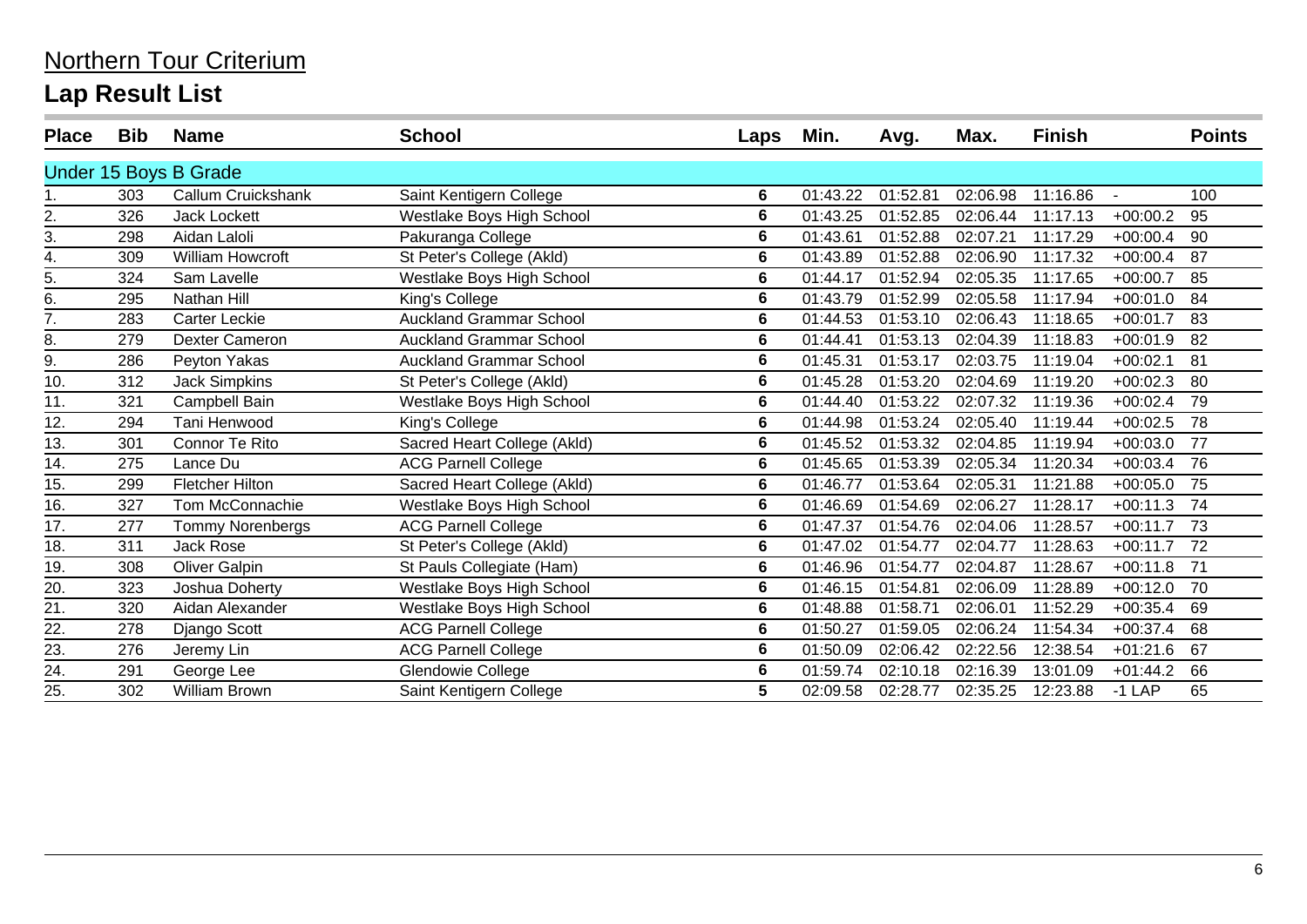| <b>Place</b>  | <b>Bib</b> | <b>Name</b>              | <b>School</b>                         | Laps | Min.     | Avg.     | Max.     | <b>Finish</b> |            | <b>Points</b> |
|---------------|------------|--------------------------|---------------------------------------|------|----------|----------|----------|---------------|------------|---------------|
| Under 15 Boys |            |                          |                                       |      |          |          |          |               |            |               |
|               | 288        | Maui Morrison            | Cambridge High School                 | 10   | 01:33.37 | 01:48.06 | 02:03.02 | 18:00.63      |            | 100           |
| 2.            | 314        | Hamish Banks             | St Peter's School (Cambridge)         | 10   | 01:33.69 | 01:48.07 | 02:03.19 | 18:00.74      | $+00:00.1$ | 95            |
| 3.            | 310        | Max Preece               | St Peter's College (Akld)             | 10   | 01:34.16 | 01:48.09 | 02:02.91 | 18:00.99      | $+00:00.3$ | 90            |
| 4.            | 290        | <b>Matthew Ney</b>       | Gisborne Boys High School             | 10   | 01:34.82 | 01:48.16 | 02:01.25 | 18:01.65      | $+00:01.0$ | 87            |
| 5.            | 292        | Reuben Fraser            | Hamilton Boys High School             | 10   | 01:34.70 | 01:48.17 | 02:01.14 | 18:01.77      | $+00:01.1$ | 85            |
| 6.            | 297        | Finn Wilson              | Macleans College                      | 10   | 01:34.80 | 01:48.21 | 02:00.55 | 18:02.12      | $+00:01.4$ | 84            |
| 7.            | 306        | <b>Elliot Robertson</b>  | <b>Scots College</b>                  | 10   | 01:34.92 | 01:48.23 | 02:02.68 | 18:02.38      | $+00:01.7$ | 83            |
| 8.            | 284        | <b>Austin Norwell</b>    | <b>Auckland Grammar School</b>        | 10   | 01:35.66 | 01:48.34 | 01:59.80 | 18:03.46      | $+00:02.8$ | 82            |
| 9.            | 293        | Nikau Pritchard-Scouller | Hamilton Boys High School             | 10   | 01:36.29 | 01:48.35 | 02:00.96 | 18:03.58      | $+00:02.9$ | 81            |
| 10.           | 280        | Justin Chan              | <b>Auckland Grammar School</b>        | 10   | 01:36.45 | 01:48.39 | 01:59.81 | 18:03.98      | $+00:03.3$ | 80            |
| 11.           | 282        | Zachary Heyes            | <b>Auckland Grammar School</b>        | 10   | 01:36.92 | 01:48.40 | 01:59.36 | 18:04.01      | $+00:03.3$ | 79            |
| 12.           | 325        | Jack Lloyd               | Westlake Boys High School             | 10   | 01:36.75 | 01:48.42 | 01:59.85 | 18:04.24      | $+00:03.6$ | 78            |
| 13.           | 316        | Nathan Erskine           | Takapuna Grammar School               | 10   | 01:37.69 | 01:48.42 | 01:58.63 | 18:04.28      | $+00:03.6$ | 77            |
| 14.           | 322        | Alex Buckle              | Westlake Boys High School             | 10   | 01:37.55 | 01:48.48 | 02:01.37 | 18:04.83      | $+00:04.1$ | 76            |
| 15.           | 285        | Levi Williams            | <b>Auckland Grammar School</b>        | 10   | 01:37.51 | 01:48.53 | 01:59.77 | 18:05.35      | $+00:04.7$ | 75            |
| 16.           | 296        | Kyle Chen                | Macleans College                      | 10   | 01:37.40 | 01:48.55 | 01:59.18 | 18:05.58      | $+00:04.9$ | 74            |
| 17.           | 313        | Lochlan Foote            | St Peter's College (Palmerston North) | 10   | 01:37.98 | 01:48.57 | 01:59.49 | 18:05.74      | $+00:05.1$ | 73            |
| 18.           | 305        | Harry Hannan             | Saint Kentigern College               | 10   | 01:38.73 | 01:48.58 | 02:00.53 | 18:05.82      | $+00:05.1$ | 72            |
| 19.           | 281        | Luke Hair                | <b>Auckland Grammar School</b>        | 10   | 01:39.26 | 01:48.60 | 02:01.12 | 18:06.08      | $+00:05.4$ | 71            |
| 20.           | 319        | Michael Young            | Takapuna Grammar School               | 8    | 01:46.69 | 01:51.42 | 02:03.69 | 14:51.37      | $-2$ LAP   | 70            |
| 21.           | 317        | Hugo Johnson             | Takapuna Grammar School               | 6    | 01:44.79 | 01:47.98 | 01:50.10 | 10:47.91      | $-4$ LAP   | 69            |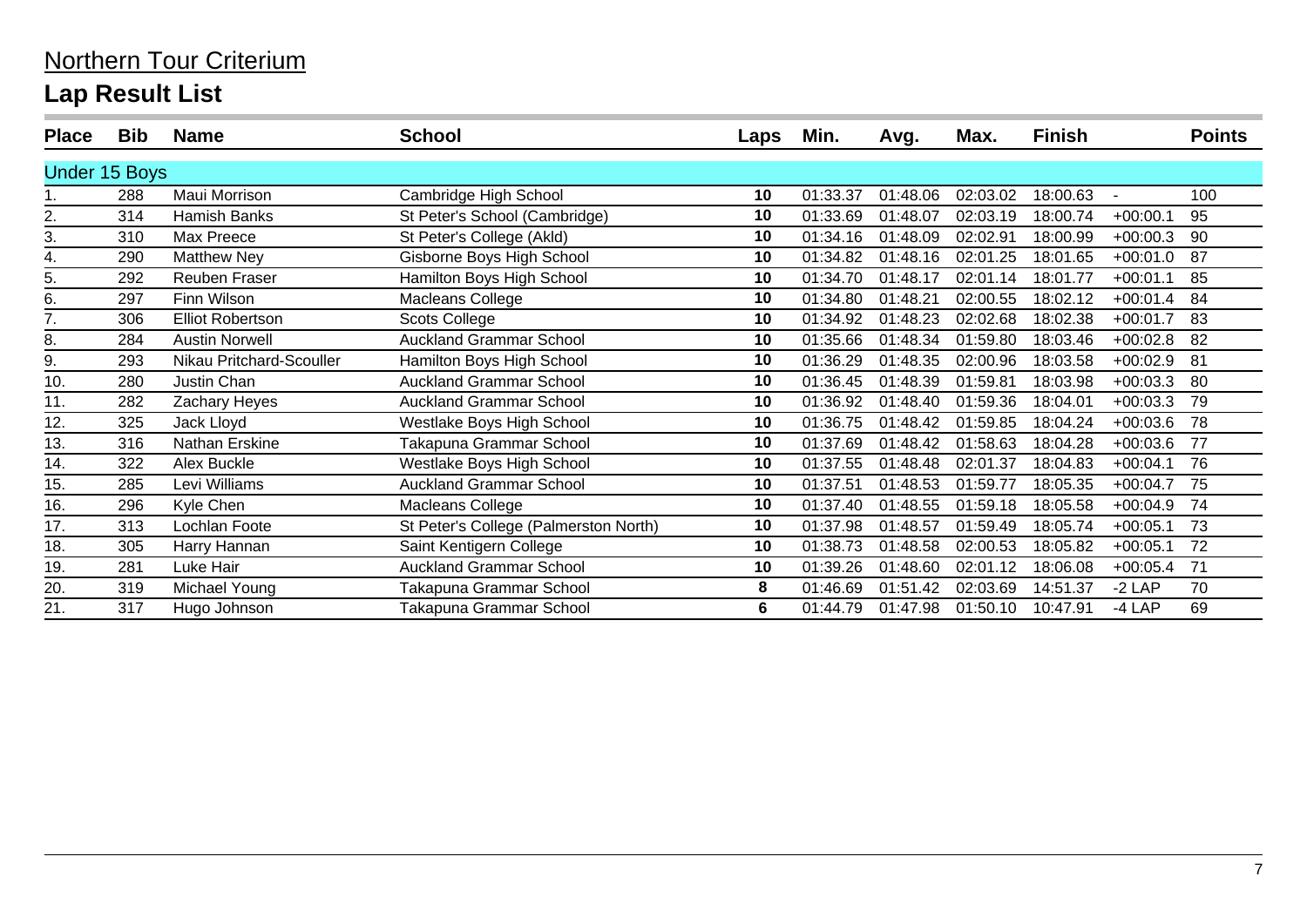| <b>Place</b> | <b>Bib</b> | <b>Name</b>                   | School                               | Laps | Min.     | Avg.     | Max.     | <b>Finish</b> |            | <b>Points</b> |
|--------------|------------|-------------------------------|--------------------------------------|------|----------|----------|----------|---------------|------------|---------------|
|              |            | <b>Under 16 Girls B Grade</b> |                                      |      |          |          |          |               |            |               |
|              | 231        | <b>Charlotte Ellis</b>        | Baradene College of the Sacred Heart | 8    | 01:54.75 | 01:58.76 | 02:03.74 | 15:50.14      |            | 100           |
| 2.           | 251        | Emma Goodall                  | Glendowie College                    | 8    | 01:57.00 | 02:01.42 | 02:08.59 | 16:11.36      | $+00:21.2$ | 95            |
| 3.           | 271        | <b>Charlotte Brown</b>        | Waitakere College                    | 8    | 01:57.35 | 02:01.45 | 02:08.49 | 16:11.60      | $+00:21.4$ | 90            |
| 4.           | 253        | Anastasia Makogon             | King's College                       | 8    | 01:57.02 | 02:01.46 | 02:08.43 | 16:11.70      | $+00:21.5$ | 87            |
| 5.           | 257        | Sophie Ellet                  | Saint Kentigern College              | 8    | 01:57.32 | 02:01.50 | 02:08.35 | 16:12.03      | $+00:21.8$ | -85           |
| 6.           | 249        | <b>Caroline Taillie</b>       | Epsom Girls Grammar School           | 8    | 01:56.61 | 02:01.50 | 02:07.78 | 16:12.05      | $+00:21.9$ | 84            |
|              | 241        | Isabella Adams                | <b>Epsom Girls Grammar School</b>    | 8    | 01:57.65 | 02:01.51 | 02:08.34 | 16:12.13      | $+00:21.9$ | 83            |
| 8.           | 259        | <b>Kate Waters</b>            | St Cuthbert's College                | 8    | 01:57.23 | 02:01.52 | 02:08.51 | 16:12.21      | $+00:22.0$ | 82            |
| 9.           | 255        | Millie Wright                 | New Plymouth Girls' High School      | 8    | 01:56.63 | 02:01.55 | 02:07.64 | 16:12.44      | $+00:22.3$ | -81           |
| 10.          | 254        | Rachel Yu                     | Macleans College                     | 8    | 01:57.37 | 02:01.56 | 02:07.70 | 16:12.51      | $+00:22.3$ | -80           |
| 11.          | 256        | <b>Danielle Eccles</b>        | Saint Kentigern College              | 8    | 01:57.25 | 02:01.56 | 02:08.31 | 16:12.54      | $+00:22.3$ | 79            |
| 12.          | 247        | Bo Cinja Malsch               | Epsom Girls Grammar School           | 8    | 01:57.59 | 02:01.65 | 02:08.34 | 16:13.23      | $+00:23.0$ | 78            |
| 13.          | 239        | Hannah Mudgway                | Cambridge High School                | 8    | 01:58.37 | 02:01.75 | 02:07.05 | 16:14.02      | $+00:23.8$ | -77           |
| 14.          | 243        | <b>Isla Burton</b>            | <b>Epsom Girls Grammar School</b>    | 8    | 01:58.57 | 02:01.80 | 02:07.75 | 16:14.43      | $+00:24.2$ | -76           |
| 15.          | 235        | Eleanor Inwood                | Baradene College of the Sacred Heart | 8    | 01:57.43 | 02:11.91 | 02:28.23 | 17:35.35      | $+01:45.2$ | 75            |
| 16.          | 267        | <b>Emily Gilchrist</b>        | Waikato Diocesan School              | 3    | 02:01.59 | 02:07.54 | 02:12.11 | 06:22.63      | $-5$ LAP   | 74            |
| 17.          | 246        | Anna Hoerdemann               | <b>Epsom Girls Grammar School</b>    | 3    | 02:02.46 | 02:10.73 | 02:16.24 | 06:32.20      | $-5$ LAP   | 73            |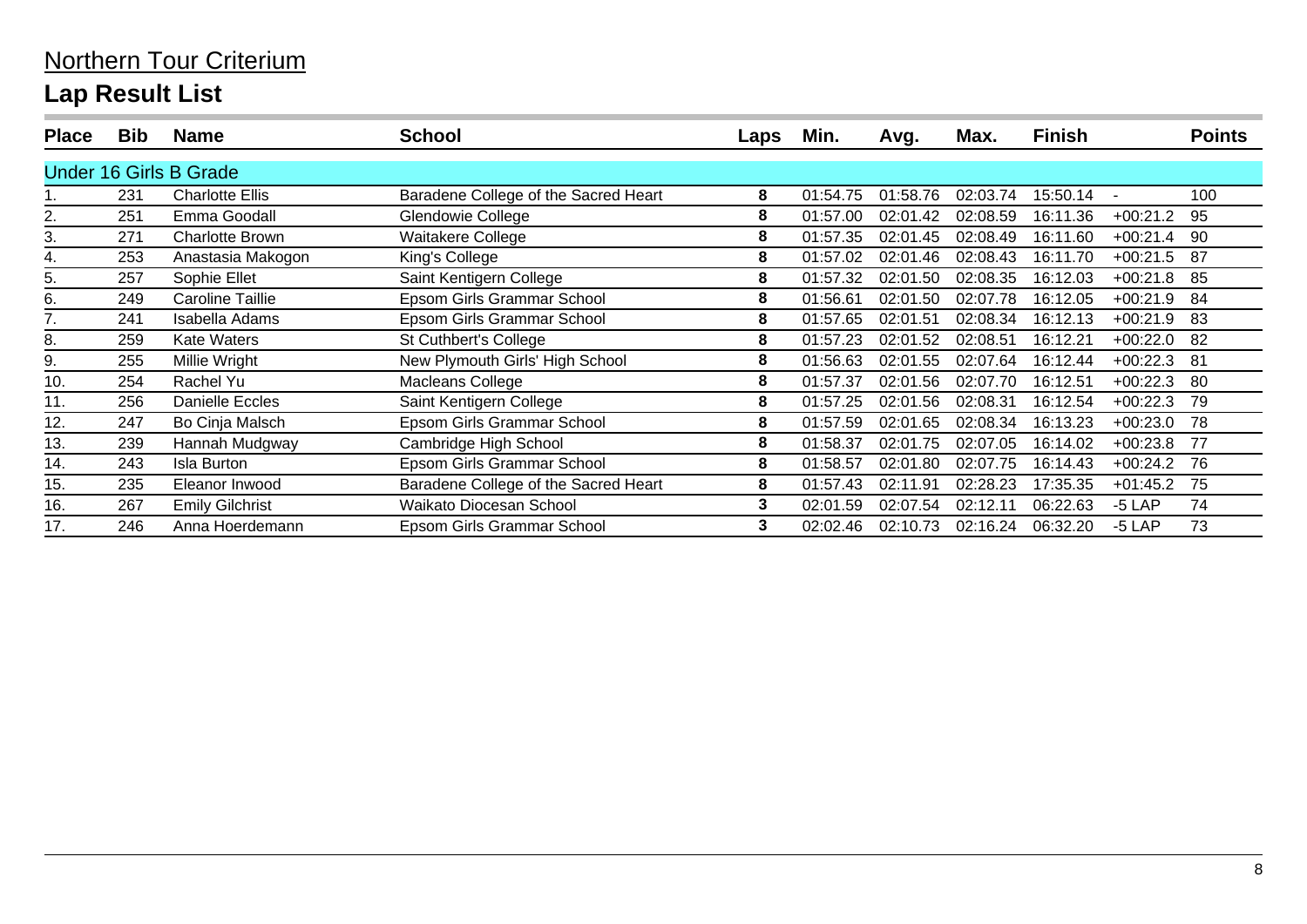| <b>Place</b>          | <b>Bib</b> | <b>Name</b>         | <b>School</b>                        | Laps    | Min.     | Avg.     | Max.     | Finish   |            | <b>Points</b> |
|-----------------------|------------|---------------------|--------------------------------------|---------|----------|----------|----------|----------|------------|---------------|
| <b>Under 16 Girls</b> |            |                     |                                      |         |          |          |          |          |            |               |
|                       | 234        | Alice Hopkinson     | Baradene College of the Sacred Heart | $12 \,$ | 01:37.80 | 01:50.21 | 02:06.60 | 22:02.61 |            | 100           |
| 2.                    | 237        | Lydia Stevens       | Baradene College of the Sacred Heart | 12      | 01:38.30 | 01:50.25 | 02:07.03 | 22:03.05 | $+00:00.4$ | 95            |
| 3.                    | 245        | Ally Gothard        | Epsom Girls Grammar School           | 12      | 01:38.68 | 01:50.25 | 02:06.51 | 22:03.07 | $+00:00.4$ | 90            |
| 4.                    | 261        | Sophie De Vries     | St Peter's School (Cambridge)        | 12      | 01:39.21 | 01:50.26 | 02:07.39 | 22:03.14 | $+00:00.5$ | -87           |
| 5.                    | 250        | <b>Bee Townsend</b> | Epsom Girls Grammar School           | 12      | 01:38.60 | 01:50.30 | 02:06.74 | 22:03.62 | $+00:01.0$ | 85            |
| 6.                    | 258        | Sophie Spencer      | Saint Kentigern College              | 12      | 01:39.00 | 01:50.36 | 02:06.74 | 22:04.32 | $+00:01.7$ | 84            |
| 7.                    | 238        | Keisha Anderson     | Cambridge High School                | 12      | 01:40.22 | 01:50.41 | 02:06.53 | 22:05.03 | $+00:02.4$ | 83            |
| 8.                    | 240        | Arabella Tuck       | Diocesan School for Girls            | 12      | 01:39.28 | 01:50.43 | 02:07.24 | 22:05.19 | $+00:02.5$ | 82            |
| 9.                    | 263        | Lizzie Chapman      | Takapuna Grammar School              | 12      | 01:38.95 | 01:50.45 | 02:06.96 | 22:05.50 | $+00:02.8$ | -81           |
| 10.                   | 242        | Caitlin Bell        | <b>Epsom Girls Grammar School</b>    | 12      | 01:43.87 | 01:56.54 | 02:09.57 | 23:18.56 | $+01:15.9$ | 80            |
| 11.                   | 244        | Georgina Christie   | Epsom Girls Grammar School           | 12      | 01:43.74 | 01:56.58 | 02:09.34 | 23:19.02 | $+01:16.4$ | 79            |
| 12.                   | 268        | Kate Lumsden        | Waikato Diocesan School              | 12      | 01:44.68 | 01:56.59 | 02:09.66 | 23:19.14 | $+01:16.5$ | 78            |
| 13.                   | 266        | Nikita Coleman      | Waikato Diocesan School              | 12      | 01:43.50 | 01:56.69 | 02:09.66 | 23:20.38 | $+01:17.7$ | 77            |
| 14.                   | 252        | Erin Walshe         | Glendowie College                    | 8       | 01:44.03 | 02:00.69 | 02:12.58 | 16:05.57 | $-4$ LAP   | 76            |
| 15.                   | 260        | Lily Cawood         | St Peter's School (Cambridge)        | 8       | 01:43.62 | 02:00.72 | 02:08.85 | 16:05.80 | -4 LAP     | 75            |
| 16.                   | 232        | Niamh Evans         | Baradene College of the Sacred Heart | 8       | 01:44.21 | 02:00.73 | 02:12.76 | 16:05.86 | -4 LAP     | 74            |
| 17.                   | 264        | Ella McKinney       | Takapuna Grammar School              | 7       | 01:43.84 | 01:55.37 | 02:06.94 | 13:27.62 | $-5$ LAP   | 73            |
| 18.                   | 262        | Sadie Walker        | St Peter's School (Cambridge)        | 6       | 01:45.16 | 02:03.03 | 02:10.96 | 12:18.21 | $-6$ LAP   | 72            |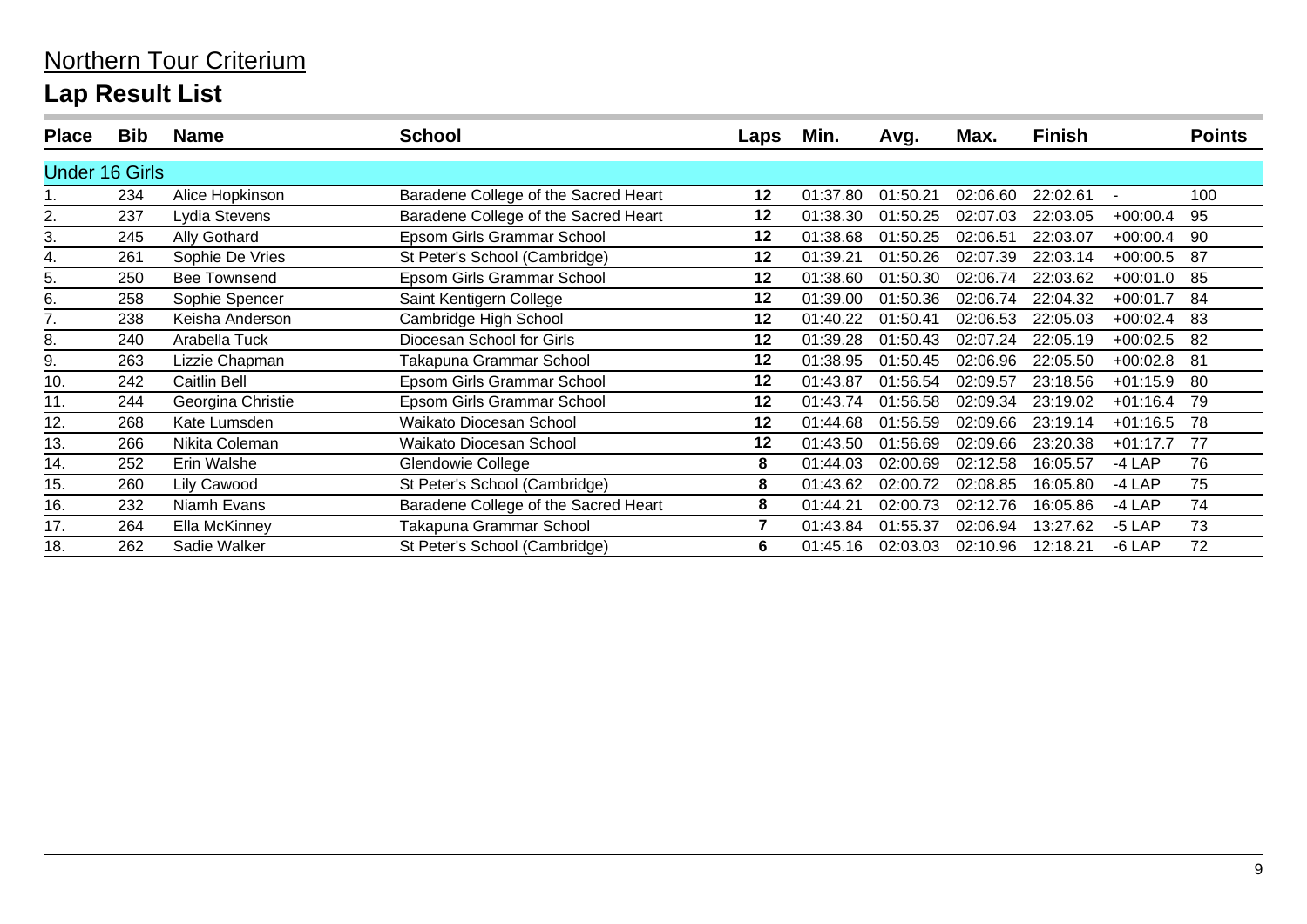| <b>Place</b>      | <b>Bib</b> | <b>Name</b>                 | <b>School</b>                  | Laps | Min.     | Avg.     | Max.     | <b>Finish</b> |            | <b>Points</b> |
|-------------------|------------|-----------------------------|--------------------------------|------|----------|----------|----------|---------------|------------|---------------|
|                   |            | Under 16 Boys B Grade       |                                |      |          |          |          |               |            |               |
| 1.                | 207        | <b>Riley Wills</b>          | St Pauls Collegiate (Ham)      | 8    | 01:36.52 | 01:45.10 | 01:53.44 | 14:00.80      | $\sim$     | 100           |
| 2.                | 226        | <b>Jack Tiplady</b>         | Westlake Boys High School      | 8    | 01:36.45 | 01:45.16 | 01:53.75 | 14:01.30      | $+00:00.4$ | 95            |
| $\frac{1}{3}$     | 211        | James Mullholland           | St Peter's College (Akld)      | 8    | 01:36.81 | 01:45.18 | 01:54.12 | 14:01.46      | $+00:00.6$ | 90            |
| $\overline{4}$ .  | 201        | William Ashman              | Selwyn College                 | 8    | 01:36.92 | 01:45.27 | 01:53.01 | 14:02.17      | $+00:01.3$ | 87            |
| $\overline{5}$ .  | 198        | Ryan Gill                   | Saint Kentigern College        | 8    | 01:37.21 | 01:45.29 | 01:52.08 | 14:02.32      | $+00:01.5$ | 85            |
| $rac{6}{7}$ .     | 164        | Tom Hiddleston              | <b>Auckland Grammar School</b> | 8    | 01:37.97 | 01:45.30 | 01:53.22 | 14:02.42      | $+00:01.6$ | 84            |
|                   | 228        | <b>Trevor Coetzee</b>       | Whangarei Boys' High School    | 8    | 01:37.00 | 01:45.30 | 01:53.58 | 14:02.47      | $+00:01.6$ | 83            |
| 8.                | 196        | <b>Thomas Clark</b>         | Saint Kentigern College        | 8    | 01:37.72 | 01:45.34 | 01:54.51 | 14:02.72      | $+00:01.9$ | 82            |
| $\overline{9}$ .  | 208        | <b>Toby Baird</b>           | St Peter's College (Akld)      | 8    | 01:37.33 | 01:45.34 | 01:52.79 | 14:02.79      | $+00:01.9$ | 81            |
| 10.               | 183        | Winston Yan                 | King's College                 | 8    | 01:36.88 | 01:45.38 | 01:52.77 | 14:03.06      | $+00:02.2$ | 80            |
| 11.               | 205        | <b>Ashton Reed</b>          | Selwyn College                 | 8    | 01:37.44 | 01:45.43 | 01:55.98 | 14:03.47      | $+00:02.6$ | 79            |
| 12.               | 224        | Dan Davis                   | Westlake Boys High School      | 8    | 01:37.73 | 01:45.45 | 01:52.75 | 14:03.64      | $+00:02.8$ | 78            |
| 13.               | 163        | Jack Becker                 | <b>Auckland Grammar School</b> | 8    | 01:38.86 | 01:45.53 | 01:53.45 | 14:04.26      | $+00:03.4$ | 77            |
| 14.               | 188        | Levi Smyth                  | Macleans College               | 8    | 01:43.28 | 01:49.46 | 01:54.95 | 14:35.74      | $+00:34.9$ | 76            |
| 15.               | 186        | Logan Marshall              | Macleans College               | 8    | 01:43.46 | 01:49.56 | 01:53.60 | 14:36.49      | $+00:35.6$ | 75            |
| 16.               | 180        | Jackson Donnelly            | King's College                 | 8    | 01:43.14 | 01:49.63 | 01:53.62 | 14:37.06      | $+00:36.2$ | 74            |
| $\overline{17}$ . | 225        | Thomas Leybourne            | Westlake Boys High School      | 8    | 01:45.06 | 01:52.04 | 01:59.80 | 14:56.38      | $+00:55.5$ | 73            |
| 18.               | 191        | <b>Luke Maxwell</b>         | Massey High School             | 8    | 01:41.61 | 01:54.40 | 02:03.74 | 15:15.21      | $+01:14.4$ | 72            |
| 19.               | 209        | Samuel Carter               | St Peter's College (Akld)      | 8    | 01:42.00 | 01:55.80 | 02:12.75 | 15:26.45      | $+01:25.6$ | 71            |
| 20.               | 206        | <b>Isaac Reay</b>           | St Pauls Collegiate (Ham)      | 8    | 01:48.05 | 01:57.35 | 02:02.91 | 15:38.85      | $+01:38.0$ | 70            |
| 21.               | 169        | Archie Nightingale          | <b>Auckland Grammar School</b> | 8    | 01:44.77 | 01:57.43 | 02:03.09 | 15:39.45      | $+01:38.6$ |               |
| 22.               | 167        | <b>William Morton</b>       | <b>Auckland Grammar School</b> | 6    | 01:37.82 | 01:45.04 | 01:53.93 | 10:30.26      | $-2$ LAP   | 69            |
| 23.               | 177        | <b>Riley Tunnicliffe</b>    | Feilding High School           | 6    | 01:39.08 | 01:45.12 | 01:52.61 | 10:30.77      | $-2$ LAP   | 68            |
| 24.               | 220        | Adam Swney                  | Te Awamutu College             | 6    | 01:38.85 | 01:45.46 | 01:51.98 | 10:32.81      | $-2$ LAP   | 67            |
| 25.               | 203        | <b>Braden Jones</b>         | Selwyn College                 | 5    | 01:51.88 | 01:57.59 | 02:01.82 | 09:47.97      | $-3$ LAP   | 66            |
| 26.               | 202        | Jesse Coleman               | Selwyn College                 | 5    | 01:49.92 | 02:00.69 | 02:09.37 | 10:03.49      | -3 LAP     | 65            |
| 27.               | 161        | <b>William Dalziel</b>      | <b>ACG Parnell College</b>     | 5    | 01:51.14 | 02:00.75 | 02:09.28 | 10:03.78      | $-3$ LAP   | 64            |
| 28.               | 190        | Samuel Yuan                 | Macleans College               | 3    | 01:55.72 | 02:01.62 | 02:08.86 | 06:04.86      | $-5$ LAP   | 63            |
| 29.               | 210        | <b>Michael Magness</b>      | St Peter's College (Akld)      | 3    | 01:54.10 | 02:01.71 | 02:14.43 | 06:05.15      | $-5$ LAP   | 62            |
| 30.               | 187        | Devon Nilaweera Patabendige | Macleans College               | 3    | 01:57.38 | 02:03.70 | 02:08.36 | 06:11.11      | $-5$ LAP   | 61            |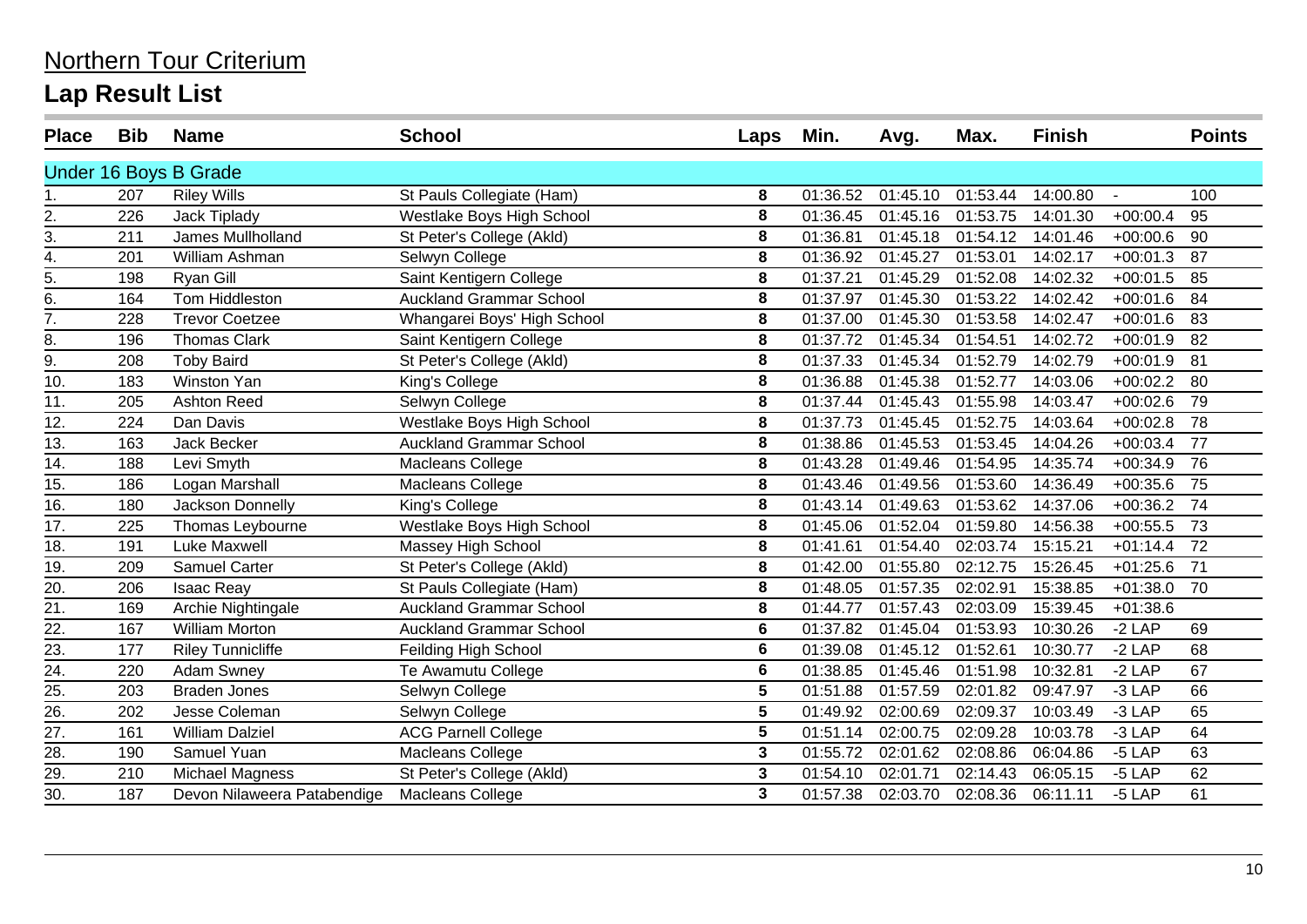| <b>Place</b>         | <b>Bib</b> | <b>Name</b>                 | <b>School</b>                  | Laps           | Min.     | Avg.     | Max.     | <b>Finish</b> |            | <b>Points</b>   |
|----------------------|------------|-----------------------------|--------------------------------|----------------|----------|----------|----------|---------------|------------|-----------------|
| <b>Under 16 Boys</b> |            |                             |                                |                |          |          |          |               |            |                 |
| 1.                   | 194        | Joel Douglas                | Sacred Heart College (Akld)    | 14             | 01:30.61 | 01:37.57 | 01:52.80 | 22:46.08      |            | 100             |
| 2.                   | 217        | James Ochtman-Corfe         | Takapuna Grammar School        | 14             | 01:29.89 | 01:37.60 | 01:43.29 | 22:46.52      | $+00:00.4$ | 95              |
| 3.                   | 223        | <b>Lewis Bower</b>          | Westlake Boys High School      | 14             | 01:32.91 | 01:39.33 | 01:53.76 | 23:10.71      | $+00:24.6$ | 90              |
| $\overline{4}$ .     | 178        | Oliver Duncan               | Hamilton Boys High School      | 14             | 01:32.35 | 01:39.34 | 01:52.77 | 23:10.80      | $+00:24.7$ | 87              |
| 5.                   | 213        | <b>Oliver Watson-Plamer</b> | St Peter's School (Cambridge)  | 14             | 01:32.75 | 01:39.36 | 01:54.32 | 23:11.07      | $+00:24.9$ | 85              |
| 6.                   | 175        | <b>Matt Davis</b>           | Cambridge High School          | 14             | 01:32.16 | 01:39.37 | 01:54.77 | 23:11.22      | $+00:25.1$ | 84              |
| 7.                   | 170        | <b>Edward Pawson</b>        | <b>Auckland Grammar School</b> | 14             | 01:31.89 | 01:39.45 | 01:54.65 | 23:12.30      | $+00:26.2$ | 83              |
| 8.                   | 215        | <b>August Elworthy</b>      | Takapuna Grammar School        | 14             | 01:31.27 | 01:39.45 | 01:54.89 | 23:12.32      | $+00:26.2$ | 82              |
| 9.                   | 193        | <b>Redmond Connolly</b>     | Sacred Heart College (Akld)    | 14             | 01:32.31 | 01:39.50 | 01:53.06 | 23:13.12      | $+00:27.0$ | 81              |
| 10.                  | 176        | Jaxson Russell              | Cambridge High School          | 14             | 01:32.34 | 01:39.50 | 01:55.09 | 23:13.13      | $+00:27.0$ | 80              |
| 11.                  | 227        | Oscar Woolner-Piacun        | Westlake Boys High School      | 14             | 01:33.12 | 01:39.51 | 01:52.71 | 23:13.23      | $+00:27.1$ | 79              |
| 12.                  | 173        | <b>Blake Bailey</b>         | Cambridge High School          | 14             | 01:32.75 | 01:39.51 | 01:53.34 | 23:13.25      | $+00:27.1$ | 78              |
| 13.                  | 171        | <b>Olano Scarlett</b>       | <b>Auckland Grammar School</b> | 14             | 01:31.85 | 01:39.53 | 01:53.45 | 23:13.54      | $+00:27.4$ | 77              |
| 14.                  | 181        | Oli Fisher                  | King's College                 | 14             | 01:32.10 | 01:39.57 | 01:53.17 | 23:14.03      | $+00:27.9$ | 76              |
| 15.                  | 172        | Jack Gillingham             | Bethlehem College              | 14             | 01:31.51 | 01:39.57 | 01:53.23 | 23:14.09      | $+00:28.0$ | 75              |
| 16.                  | 162        | Tom Bean                    | <b>Auckland Grammar School</b> | 14             | 01:34.66 | 01:39.58 | 01:50.39 | 23:14.24      | $+00:28.1$ | 74              |
| $\overline{17}$ .    | 222        | Luke Blackwood              | Westlake Boys High School      | 14             | 01:32.49 | 01:39.59 | 01:54.25 | 23:14.27      | $+00:28.1$ | 73              |
| 18.                  | 212        | Lewis Johnston              | St Peter's School (Cambridge)  | 14             | 01:32.39 | 01:39.67 | 01:53.48 | 23:15.48      | $+00:29.4$ | 72              |
| 19.                  | 182        | Tom Stephenson              | King's College                 | 14             | 01:32.76 | 01:39.69 | 01:52.82 | 23:15.79      | $+00:29.7$ | 71              |
| 20.                  | 166        | Felix Maddison              | <b>Auckland Grammar School</b> | 14             | 01:33.75 | 01:39.71 | 01:51.27 | 23:15.98      | $+00:29.9$ | 70              |
| $\overline{21}$ .    | 214        | Lachlan Campbell            | Takapuna Grammar School        | 14             | 01:34.61 | 01:39.73 | 01:51.17 | 23:16.31      | $+00:30.2$ | 69              |
| 22.                  | 200        | Nicholas Parkman            | Saint Kentigern College        | 14             | 01:34.14 | 01:39.75 | 01:51.05 | 23:16.55      | $+00:30.4$ | 68              |
| 23.                  | 189        | <b>Rubin Whiteley</b>       | Macleans College               | 14             | 01:34.08 | 01:39.81 | 01:45.18 | 23:17.41      | $+00:31.3$ | 67              |
| 24.                  | 219        | Ryan Wood                   | Takapuna Grammar School        | 14             | 01:34.06 | 01:39.83 | 01:50.81 | 23:17.68      | $+00:31.5$ | 66              |
| $\overline{25}$      | 168        | <b>Thomas Murray</b>        | <b>Auckland Grammar School</b> | 14             | 01:32.86 | 01:43.64 | 01:52.22 | 24:10.96      | $+01:24.8$ | 65              |
| $\overline{26}$      | 197        | <b>Hunter Donley</b>        | Saint Kentigern College        | 10             | 01:33.72 | 01:39.16 | 01:51.45 | 16:31.62      | -4 LAP     | 64              |
| $\overline{27}$ .    | 179        | Jared Mann                  | Hamilton Boys High School      | 10             | 01:34.90 | 01:43.01 | 01:53.56 | 17:10.19      | -4 LAP     | 63              |
| 28.                  | 185        | <b>Gareth Lewis</b>         | Macleans College               | 10             | 01:34.68 | 01:43.04 | 01:54.04 | 17:10.43      | $-4$ LAP   | 62              |
| $\overline{29}$      | 218        | <b>Alex Skilton</b>         | Takapuna Grammar School        | $\overline{7}$ | 01:34.48 | 01:40.04 | 01:48.60 | 11:40.31      | $-7$ LAP   | $\overline{61}$ |
| 30.                  | 204        | <b>Ben MacSweeney</b>       | Selwyn College                 | 3              | 01:38.88 | 01:44.02 | 01:47.46 | 05:12.08      | $-11$ LAP  | 60              |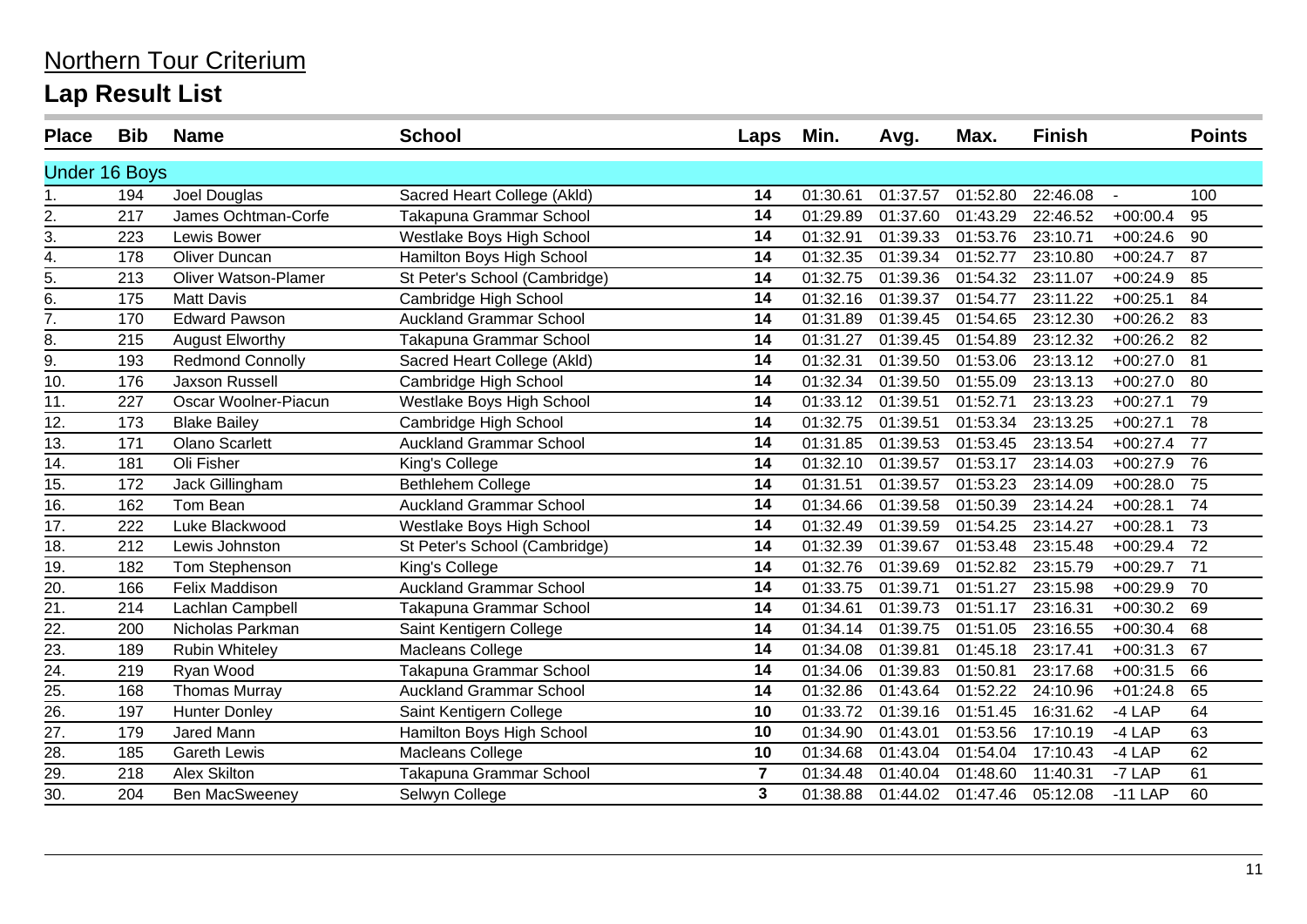| <b>Place</b>          | <b>Bib</b> | <b>Name</b>               | <b>School</b>                        | Laps | Min.     | Avg.     | Max.     | Finish   |            | <b>Points</b> |
|-----------------------|------------|---------------------------|--------------------------------------|------|----------|----------|----------|----------|------------|---------------|
| <b>Under 17 Girls</b> |            |                           |                                      |      |          |          |          |          |            |               |
|                       | 144        | <b>Prudence Fowler</b>    | Diocesan School for Girls            | 12   | 01:40.43 | 01:50.31 | 02:00.55 | 22:03.79 |            | 100           |
| 2.                    | 156        | Lucy Buckeridge           | Takapuna Grammar School              | 12   | 01:40.45 | 01:50.32 | 02:00.19 | 22:03.94 | $+00:00.1$ | 95            |
| 3.                    | 136        | Jorja Clouth              | Baradene College of the Sacred Heart | 12   | 01:41.23 | 01:50.36 | 01:59.91 | 22:04.33 | $+00:00.5$ | 90            |
| 4.                    | 138        | Alexandra Galvin          | Baradene College of the Sacred Heart | 12   | 01:41.04 | 01:50.36 | 01:59.79 | 22:04.40 | $+00:00.6$ | 87            |
| 5.                    | 135        | Aimee Blackmore           | Baradene College of the Sacred Heart | 12   | 01:40.17 | 01:50.39 | 02:00.65 | 22:04.71 | $+00:00.9$ | 85            |
| 6.                    | 134        | <b>Holly Bliss</b>        | Avondale College                     | 12   | 01:41.78 | 01:50.40 | 01:58.58 | 22:04.81 | $+00:01.0$ | 84            |
| 7.                    | 149        | Queenie McElwee           | Epsom Girls Grammar School           | 12   | 01:40.92 | 01:50.41 | 02:00.07 | 22:04.93 | $+00:01.1$ | 83            |
| 8.                    | 142        | <b>Annabel Preece</b>     | Baradene College of the Sacred Heart | 12   | 01:41.71 | 01:50.43 | 01:59.50 | 22:05.25 | $+00:01.4$ | 82            |
| 9.                    | 154        | Sacha McLeod              | Saint Kentigern College              | 12   | 01:37.63 | 01:50.44 | 01:59.05 | 22:05.32 | $+00:01.5$ | 81            |
| 10.                   | 152        | Emma Hannan               | Saint Kentigern College              | 12   | 01:41.87 | 01:50.45 | 01:58.94 | 22:05.41 | $+00:01.6$ | 80            |
| 11.                   | 157        | Erin Cutts                | Takapuna Grammar School              | 12   | 01:41.46 | 01:50.45 | 01:59.24 | 22:05.41 | $+00:01.6$ | 79            |
| 12.                   | 146        | Kate Shanley              | Diocesan School for Girls            | 12   | 01:41.95 | 01:50.46 | 01:59.58 | 22:05.62 | $+00:01.8$ | 78            |
| 13.                   | 145        | Georgia Hair              | Diocesan School for Girls            | 12   | 01:42.54 | 01:50.48 | 01:58.89 | 22:05.81 | $+00:02.0$ | 77            |
| 14.                   | 148        | <b>Martha Gastell</b>     | Epsom Girls Grammar School           | 12   | 01:42.75 | 01:50.53 | 01:59.59 | 22:06.38 | $+00:02.5$ | 76            |
| 15.                   | 139        | Georgia Holland           | Baradene College of the Sacred Heart | 12   | 01:41.95 | 01:50.57 | 01:59.73 | 22:06.84 | $+00:03.0$ | 75            |
| 16.                   | 137        | <b>Mackenzie Courtney</b> | Baradene College of the Sacred Heart | 7    | 01:43.32 | 01:58.60 | 02:19.98 | 13:50.24 | $-5$ LAP   | 74            |
| 17.                   | 143        | Zara Stankovich           | Baradene College of the Sacred Heart | 6    | 01:51.30 | 02:02.38 | 02:10.82 | 12:14.31 | $-6$ LAP   | 73            |
| 18.                   | 153        | Nika Martinez Azaro       | Saint Kentigern College              | 6    | 01:44.93 | 02:02.52 | 02:11.54 | 12:15.17 | $-6$ LAP   | 72            |
| 19.                   | 150        | <b>Olly Bartlett</b>      | King's College                       | 6    | 01:51.57 | 02:02.58 | 02:11.73 | 12:15.50 | $-6$ LAP   | 71            |
| 20.                   | 155        | Lamb Maddy                | St Cuthbert's College                | 3    | 01:57.25 | 02:08.64 | 02:22.77 | 06:25.94 | -9 LAP     | 70            |
| 21.                   | 151        | Bonnie Huang              | Macleans College                     | 3    | 02:00.24 | 02:10.38 | 02:20.75 | 06:31.15 | -9 LAP     | 69            |
| 22.                   | 133        | Josie Modgill             | <b>ACG Parnell College</b>           | 3    | 01:58.98 | 02:10.48 | 02:20.92 | 06:31.45 | $-9$ LAP   | 68            |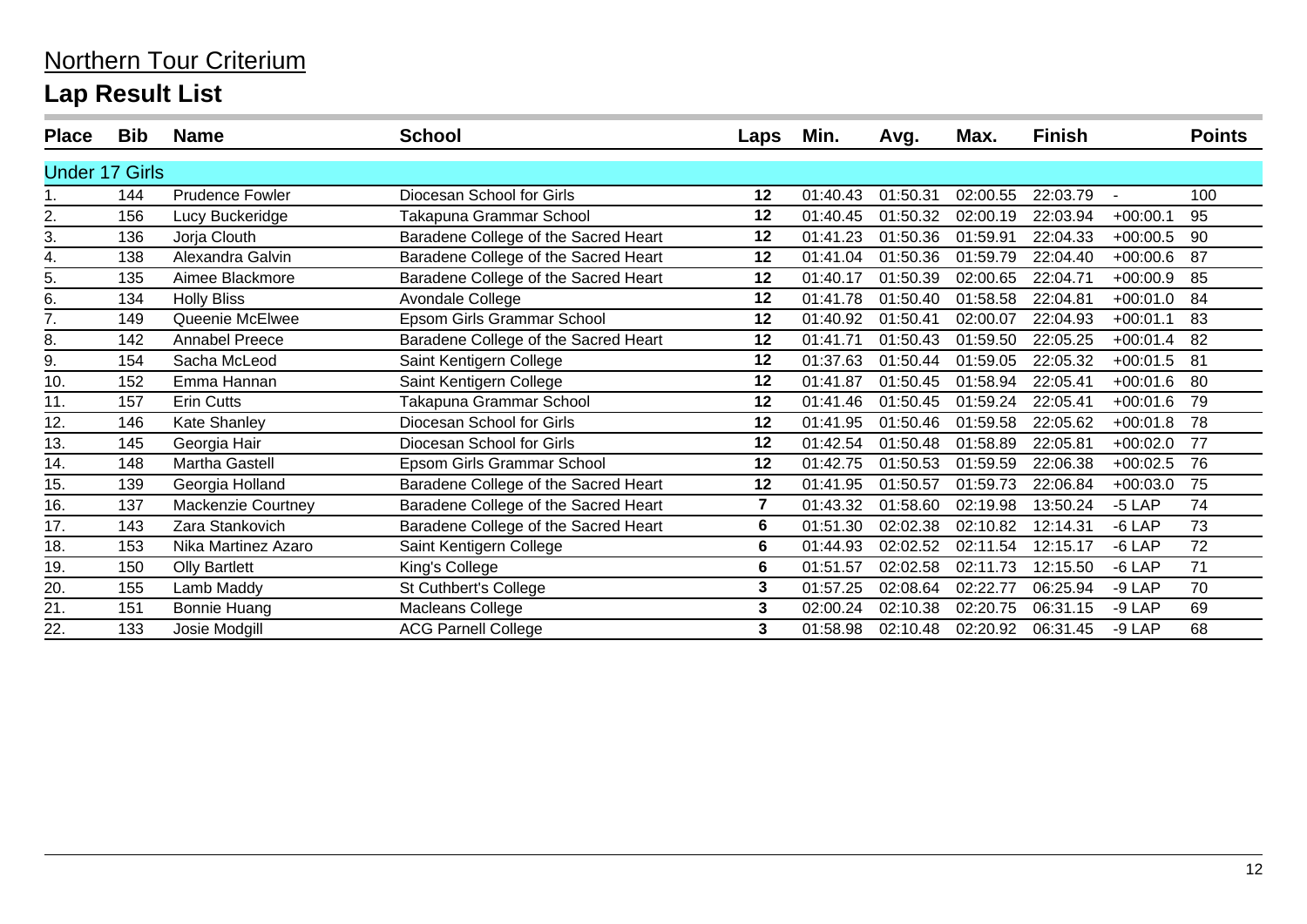| <b>Place</b> | <b>Bib</b> | <b>Name</b>                  | School                                  | Laps           | Min.     | Avg.     | Max.     | <b>Finish</b> |            | <b>Points</b> |
|--------------|------------|------------------------------|-----------------------------------------|----------------|----------|----------|----------|---------------|------------|---------------|
|              |            | <b>Under 17 Boys B Grade</b> |                                         |                |          |          |          |               |            |               |
|              | 112        | Ryan McGuire                 | Sacred Heart College (Akld)             | 10             | 01:31.58 | 01:42.46 | 01:49.10 | 17:04.63      |            | 100           |
| 2.           | 117        | <b>Benjamin Cheatley</b>     | Selwyn College                          | 10             | 01:31.28 | 01:42.47 | 01:49.32 | 17:04.75      | $+00:00.1$ | 95            |
| 3.           | 111        | Ethan Hughes                 | Sacred Heart College (Akld)             | 10             | 01:31.37 | 01:42.50 | 01:49.61 | 17:05.06      | $+00:00.4$ | 90            |
| 4.           | 106        | <b>Matthew Moore</b>         | Macleans College                        | 10             | 01:31.45 | 01:42.51 | 01:50.78 | 17:05.10      | $+00:00.4$ | 87            |
| 5.           | 93         | Cody Dalton                  | <b>Auckland Grammar School</b>          | 10             | 01:32.48 | 01:42.59 | 01:51.68 | 17:05.97      | $+00:01.3$ | -85           |
| 6.           | 129        | <b>Austin Patterson</b>      | Westlake Boys High School               | 10             | 01:33.44 | 01:42.59 | 01:48.91 | 17:05.99      | $+00:01.3$ | 84            |
| 7.           | 128        | <b>Matthew Mascarenhas</b>   | Westlake Boys High School               | 10             | 01:32.59 | 01:42.61 | 01:48.87 | 17:06.11      | $+00:01.4$ | -83           |
| 8.           | 104        | <b>Edward Chen</b>           | Macleans College                        | 10             | 01:32.91 | 01:42.61 | 01:50.39 | 17:06.16      | $+00:01.5$ | -82           |
| 9.           | 113        | <b>Matthew Mitchell</b>      | Sacred Heart College (Akld)             | 10             | 01:32.52 | 01:42.64 | 01:49.65 | 17:06.43      | $+00:01.7$ | -81           |
| 10.          | 130        | Lachlan Stace                | Westlake Boys High School               | 10             | 01:33.45 | 01:42.67 | 01:49.44 | 17:06.73      | $+00:02.1$ | 80            |
| 11.          | 105        | Anthony Garcia-Scholtz       | Macleans College                        | 10             | 01:35.12 | 01:42.89 | 01:49.42 | 17:08.97      | $+00:04.3$ | 79            |
| 12.          | 100        | <b>Flynn Barrett</b>         | <b>Francis Douglas Memorial College</b> | 10             | 01:35.42 | 01:43.12 | 01:51.60 | 17:11.26      | $+00:06.6$ | 78            |
| 13.          | 110        | <b>Dylan Cumming</b>         | New Plymouth Boys' High School          | 10             | 01:36.46 | 01:43.21 | 01:50.57 | 17:12.15      | $+00:07.5$ | 77            |
| 14.          | 109        | Joel Newson                  | Macleans College                        | 10             | 01:35.89 | 01:43.25 | 01:51.59 | 17:12.59      | $+00:07.9$ | 76            |
| 15.          | 116        | Lachlan Wong                 | Saint Kentigern College                 | 3              | 01:37.53 | 01:43.48 | 01:54.43 | 05:10.46      | -7 LAP     | 75            |
| 16.          | 121        | Jack Sloan                   | St Peter's College (Akld)               | 3              | 01:39.33 | 01:46.14 | 01:56.10 | 05:18.44      | -7 LAP     | 74            |
| 17.          | 108        | <b>Connor Newington</b>      | Macleans College                        | $\overline{2}$ | 01:40.13 | 01:47.20 | 01:54.27 | 03:34.40      | $-8$ LAP   | 73            |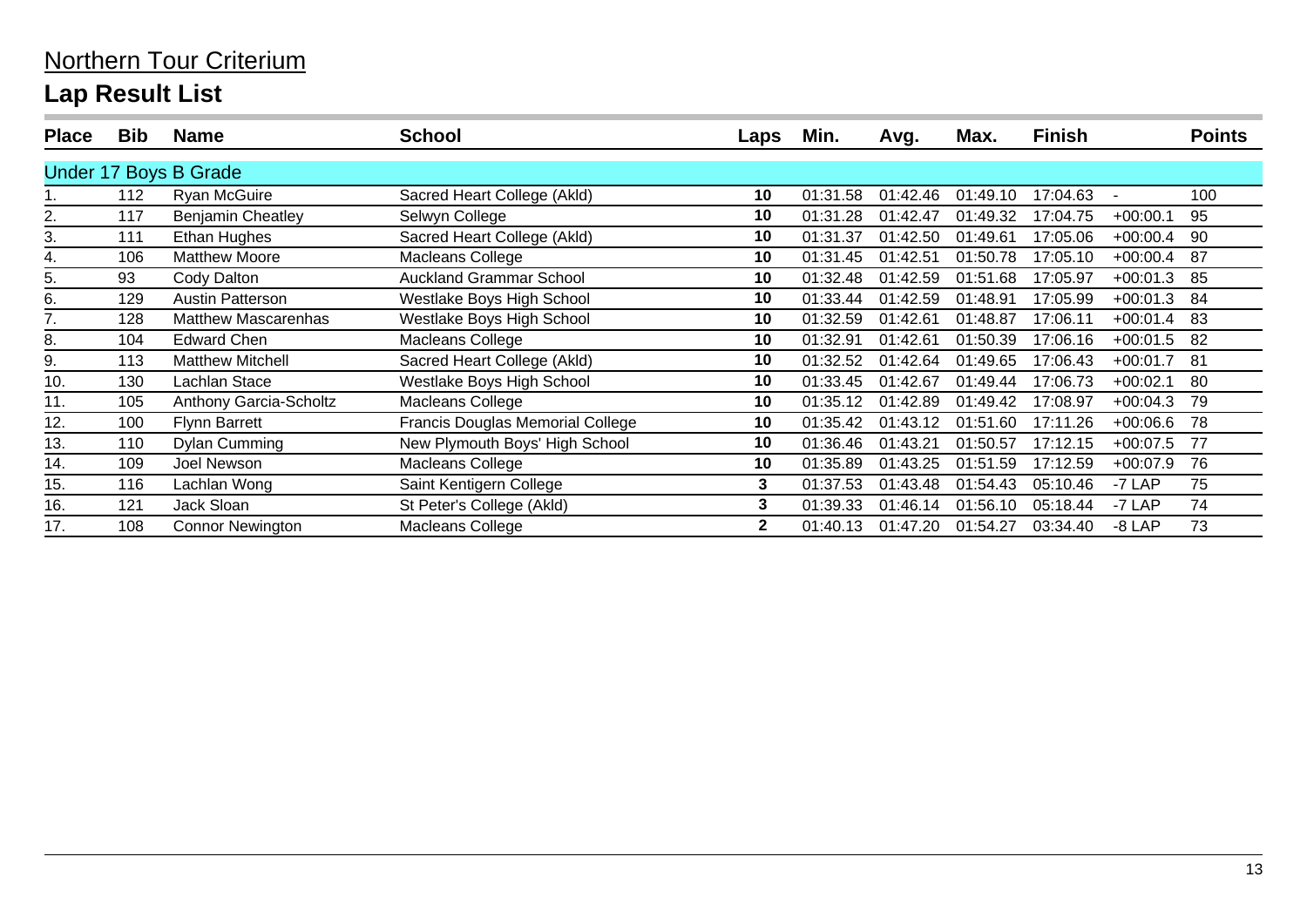| <b>Place</b>         | <b>Bib</b> | <b>Name</b>           | School                         | Laps           | Min.     | Avg.     | Max.     | <b>Finish</b> |            | <b>Points</b> |
|----------------------|------------|-----------------------|--------------------------------|----------------|----------|----------|----------|---------------|------------|---------------|
| <b>Under 17 Boys</b> |            |                       |                                |                |          |          |          |               |            |               |
|                      | 99         | Jack Carswell         | Cambridge High School          | 14             | 01:30.34 | 01:38.87 | 01:58.34 | 23:04.27      |            | 100           |
| 2.                   | 91         | Dan Barclay           | <b>Auckland Grammar School</b> | 14             | 01:28.98 | 01:38.90 | 01:57.47 | 23:04.63      | $+00:00.3$ | 95            |
| 3.                   | 92         | Cody Boness           | Auckland Grammar School        | 14             | 01:26.26 | 01:38.91 | 02:00.99 | 23:04.75      | $+00:00.4$ | 90            |
| 4.                   | 96         | Jacob Rackham         | <b>Auckland Grammar School</b> | 14             | 01:29.44 | 01:38.92 | 01:58.35 | 23:04.98      | $+00:00.7$ | 87            |
| 5.                   | 101        | <b>Samuel Fraser</b>  | Hamilton Boys High School      | 14             | 01:30.55 | 01:38.95 | 01:52.60 | 23:05.38      | $+00:01.1$ | 85            |
| 6.                   | 97         | <b>Tom Waters</b>     | <b>Auckland Grammar School</b> | 14             | 01:30.80 | 01:38.99 | 01:58.24 | 23:05.98      | $+00:01.7$ | 84            |
| 7.                   | 124        | Jacob Spring          | St Peter's School (Cambridge)  | 14             | 01:30.28 | 01:39.00 | 01:55.78 | 23:06.00      | $+00:01.7$ | 83            |
| 8.                   | 127        | Marcus Bycroft        | Westlake Boys High School      | 14             | 01:31.05 | 01:39.01 | 01:56.52 | 23:06.21      | $+00:01.9$ | 82            |
| 9.                   | 122        | Alex Brakenbury       | St Peter's School (Cambridge)  | 14             | 01:31.24 | 01:39.01 | 01:56.39 | 23:06.23      | $+00:01.9$ | 81            |
| 10.                  | 123        | Hamish Coltman        | St Peter's School (Cambridge)  | 14             | 01:31.02 | 01:39.03 | 01:51.48 | 23:06.47      | $+00:02.2$ | 80            |
| 11.                  | 126        | <b>Robert Wilson</b>  | Takapuna Grammar School        | 14             | 01:30.77 | 01:39.05 | 01:55.91 | 23:06.77      | $+00:02.4$ | 79            |
| 12.                  | 98         | Carlo Worrall         | Auckland Grammar School        | 14             | 01:29.78 | 01:39.06 | 01:56.40 | 23:06.96      | $+00:02.6$ | 78            |
| 13.                  | 95         | <b>Thomas Mullins</b> | <b>Auckland Grammar School</b> | 14             | 01:29.21 | 01:39.08 | 01:55.95 | 23:07.15      | $+00:02.8$ | -77           |
| 14.                  | 94         | <b>Marcus Findlow</b> | <b>Auckland Grammar School</b> | 14             | 01:31.83 | 01:39.43 | 01:54.99 | 23:12.09      | $+00:07.8$ | 76            |
| 15.                  | 125        | Matt McClune          | Takapuna Grammar School        | 14             | 01:32.58 | 01:39.74 | 01:54.35 | 23:16.38      | $+00:12.1$ | 75            |
| 16.                  | 107        | <b>Bailey Moran</b>   | Macleans College               | 8              | 01:31.73 | 01:42.38 | 01:53.30 | 13:39.05      | $-6$ LAP   | 74            |
| 17.                  | 119        | <b>Thomas McAdams</b> | St Pauls Collegiate (Ham)      | $\overline{7}$ | 01:32.28 | 01:43.59 | 01:54.05 | 12:05.15      | -7 LAP     | 73            |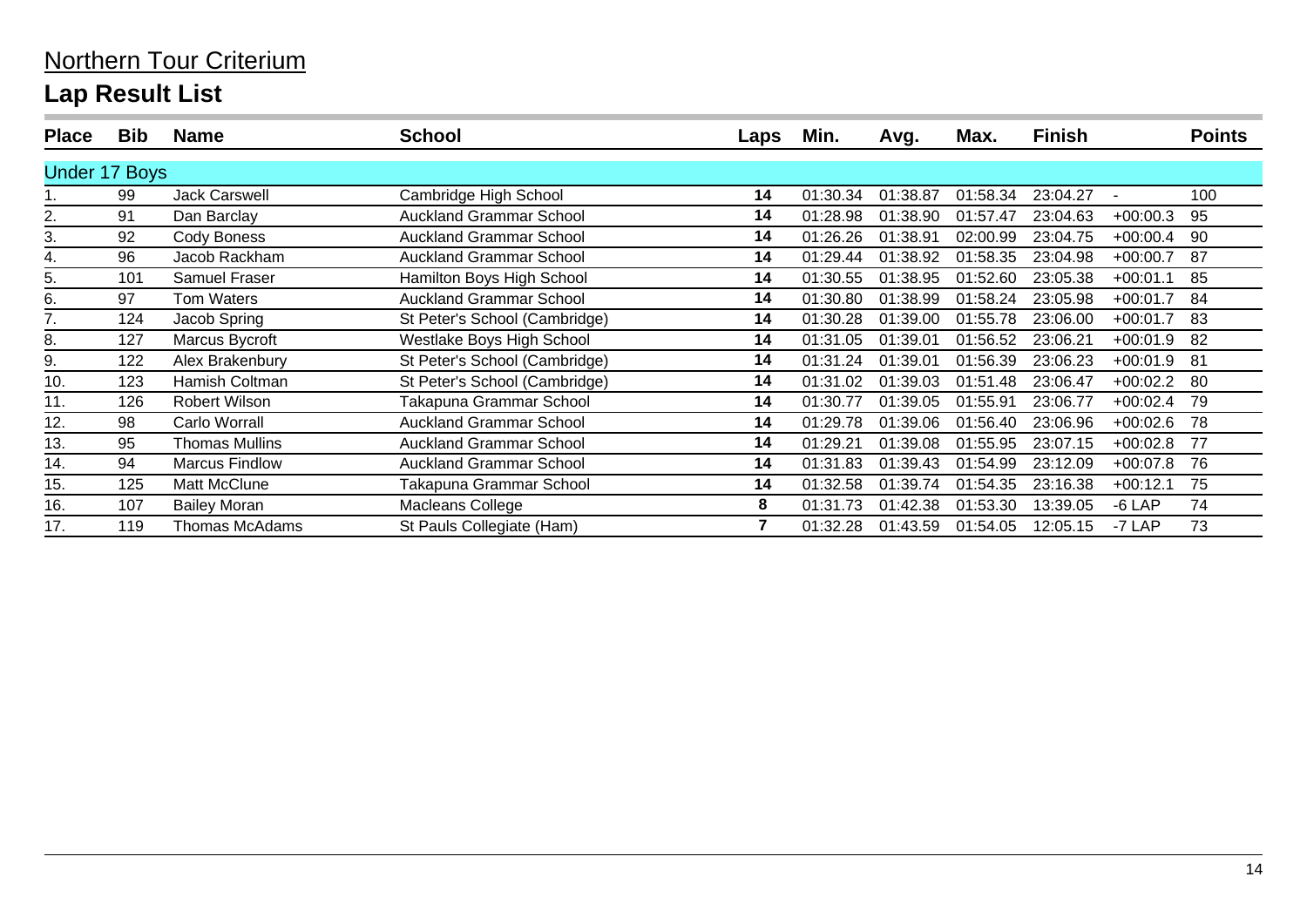| <b>Place</b>          | Bib | <b>Name</b>           | <b>School</b>                        | Laps | Min.     | Avg.     | Max.     | <b>Finish</b> |                | <b>Points</b> |
|-----------------------|-----|-----------------------|--------------------------------------|------|----------|----------|----------|---------------|----------------|---------------|
| <b>Under 20 Girls</b> |     |                       |                                      |      |          |          |          |               |                |               |
|                       | 54  | Lara Hopkinson        | Baradene College of the Sacred Heart | 16   | 01:38.84 | 01:58.60 | 02:16.25 | 31:37.72      | $\blacksquare$ | 100           |
| 2.                    | 78  | Elizabeth Chan        | Waikato Diocesan School              | 16   | 01:38.32 | 01:58.62 | 02:15.50 | 31:37.92      | $+00:00.2$     | 95            |
| 3.                    | 53  | Erica Hipkins         | Baradene College of the Sacred Heart | 16   | 01:36.26 | 01:58.62 | 02:16.51 | 31:37.93      | $+00:00.2$     | 90            |
| 4.                    | 67  | Lucy Thomson          | Epsom Girls Grammar School           | 16   | 01:35.58 | 01:58.63 | 02:16.06 | 31:38.22      | $+00:00.5$     | 87            |
| 5.                    | 61  | Mya Anderson          | Cambridge High School                | 16   | 01:39.03 | 01:58.64 | 02:16.60 | 31:38.26      | $+00:00.5$     | 85            |
| 6.                    | 65  | Sarah Harvison        | Epsom Girls Grammar School           | 16   | 01:39.82 | 01:58.66 | 02:15.60 | 31:38.58      | $+00:00.8$     | 84            |
| 7.                    | 52  | <b>Grace Cummins</b>  | Baradene College of the Sacred Heart | 16   | 01:36.42 | 01:58.66 | 02:16.43 | 31:38.64      | $+00:00.9$     | 83            |
| 8.                    | 75  | <b>Charlie Arnold</b> | Takapuna Grammar School              | 16   | 01:37.97 | 01:58.69 | 02:16.38 | 31:39.19      | $+00:01.4$     | 82            |
| 9.                    | 51  | Natalya Carter        | Baradene College of the Sacred Heart | 16   | 01:36.94 | 01:58.70 | 02:16.10 | 31:39.25      | $+00:01.5$     | 81            |
| 10.                   | 72  | Sophie Wilkinson      | Saint Kentigern College              | 16   | 01:39.76 | 01:58.70 | 02:16.31 | 31:39.33      | $+00:01.6$     | 80            |
| 11.                   | 77  | Jessica Butterworth   | Waikato Diocesan School              | 16   | 01:38.86 | 01:58.71 | 02:16.21 | 31:39.44      | $+00:01.7$     | 79            |
| 12.                   | 58  | <b>Ireland Miln</b>   | Baradene College of the Sacred Heart | 16   | 01:39.40 | 01:58.72 | 02:16.67 | 31:39.62      | $+00:01.9$     | 78            |
| 13.                   | 76  | Zoe Martin            | Takapuna Grammar School              | 16   | 01:39.98 | 01:58.73 | 02:16.70 | 31:39.78      | $+00:02.0$     | 77            |
| 14.                   | 74  | Ella Couch            | St Mary's College (Akld)             | 16   | 01:38.61 | 01:58.74 | 02:16.41 | 31:39.91      | $+00:02.1$     | 76            |
| 15.                   | 57  | Ella McKee            | Baradene College of the Sacred Heart | 16   | 01:39.15 | 01:58.74 | 02:17.14 | 31:39.97      | $+00:02.2$     | 75            |
| 16.                   | 69  | Niamh Bilsborough     | Saint Kentigern College              | 16   | 01:41.30 | 01:58.75 | 02:14.37 | 31:40.11      | $+00:02.3$     | 74            |
| 17.                   | 81  | Emma McKay            | <b>Waikato Diocesan School</b>       | 16   | 01:41.77 | 01:58.77 | 02:14.08 | 31:40.35      | $+00:02.6$     | 73            |
| 18.                   | 63  | Annabel Brown         | Epsom Girls Grammar School           | 16   | 01:43.73 | 01:58.90 | 02:15.56 | 31:42.51      | $+00:04.7$     | 72            |
| 19.                   | 71  | Jaime Wilkinson       | Saint Kentigern College              | 11   | 01:50.16 | 02:03.08 | 02:14.68 | 22:33.88      | $-5$ LAP       | 71            |
| 20.                   | 59  | <b>Grace Stowers</b>  | Baradene College of the Sacred Heart | 11   | 01:49.82 | 02:03.09 | 02:14.92 | 22:34.08      | $-5$ LAP       | 70            |
| 21.                   | 68  | Sarah Griffiths       | King's College                       | 11   | 01:52.80 | 02:03.35 | 02:15.20 | 22:36.92      | $-5$ LAP       | 69            |
| 22.                   | 62  | <b>Emily Bashford</b> | Diocesan School for Girls            | 11   | 01:52.75 | 02:04.66 | 02:14.99 | 22:51.27      | $-5$ LAP       | 68            |
| 23.                   | 66  | Eva Ruddenklau        | Epsom Girls Grammar School           | 11   | 01:54.82 | 02:04.66 | 02:15.45 | 22:51.35      | $-5$ LAP       | 67            |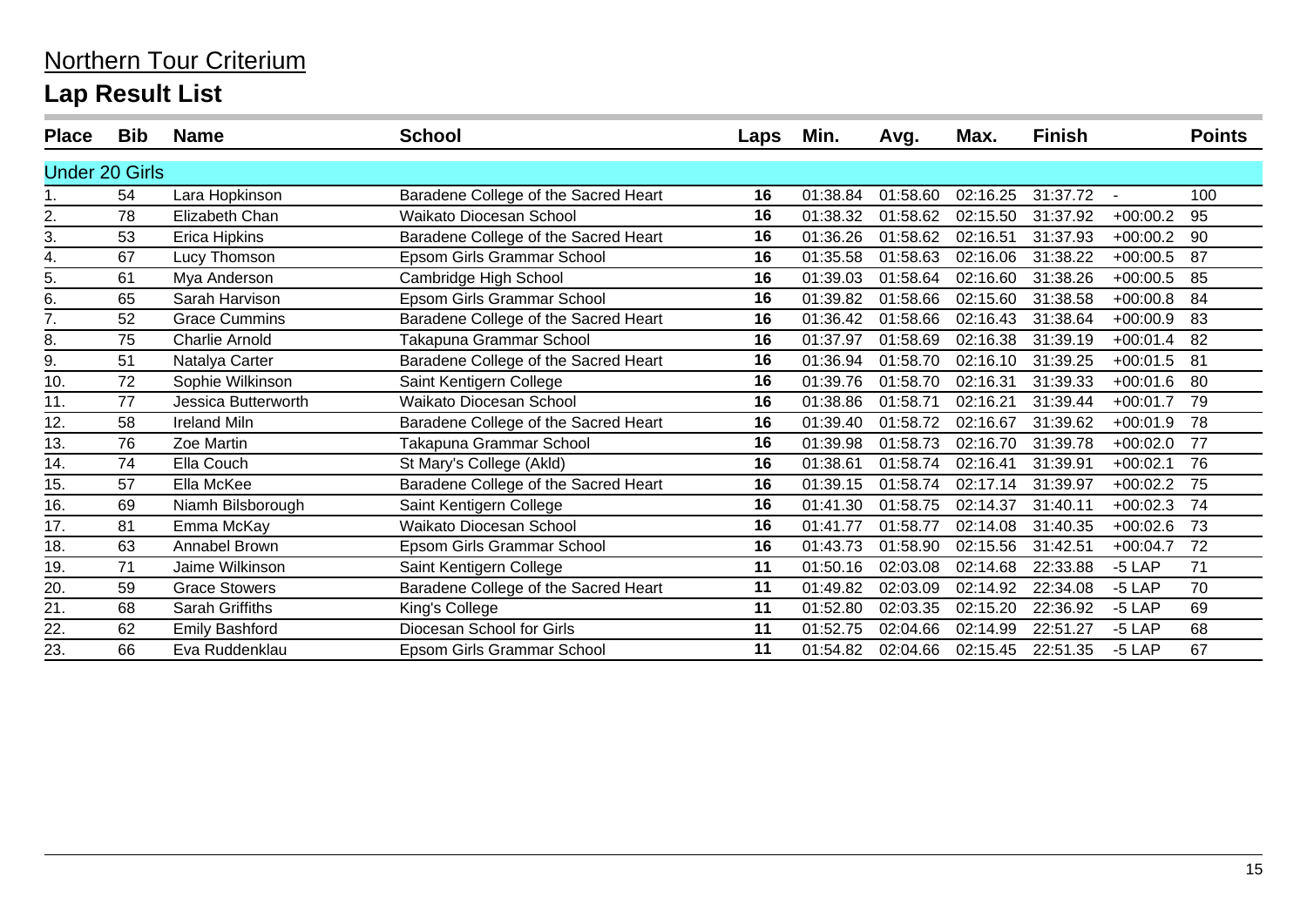| <b>Place</b> | <b>Bib</b>      | <b>Name</b>             | <b>School</b>                  | Laps           | Min.     | Avg.     | Max.     | <b>Finish</b> |            | <b>Points</b> |
|--------------|-----------------|-------------------------|--------------------------------|----------------|----------|----------|----------|---------------|------------|---------------|
|              |                 | Under 20 Boys B Grade   |                                |                |          |          |          |               |            |               |
|              | 21              | Perry Willimott         | Northcote College              | 16             | 01:32.31 | 01:45.00 | 01:57.37 | 28:00.00      |            | 100           |
| 2.           | 40              | Kalib Patterson         | Westlake Boys High School      | 16             | 01:33.12 | 01:45.55 | 01:56.67 | 28:08.87      | $+00:08.8$ | 95            |
| 3.           | 12 <sup>°</sup> | Fergus Washington-Smith | Hamilton Boys High School      | 16             | 01:34.32 | 01:45.56 | 01:58.00 | 28:08.97      | $+00:08.9$ | 90            |
| 4.           | 14              | <b>Tim Matthews</b>     | King's College                 | 16             | 01:33.95 | 01:45.56 | 01:58.45 | 28:09.06      | $+00:09.0$ | 87            |
| 5.           | 28              | Jack Melhuish           | Saint Kentigern College        | 16             | 01:35.58 | 01:45.57 | 01:57.68 | 28:09.16      | $+00:09.1$ | 85            |
| 6.           | 42              | Joshua Wang             | Westlake Boys High School      | 16             | 01:34.28 | 01:45.58 | 01:59.86 | 28:09.32      | $+00:09.3$ | 84            |
| 7.           | 22              | Callum Hockey           | Rangitoto College              | 16             | 01:33.25 | 01:45.60 | 01:59.30 | 28:09.74      | $+00:09.7$ | 83            |
| 8.           | 11              | Caleb Ney               | Gisborne Boys High School      | 16             | 01:34.73 | 01:45.61 | 01:57.30 | 28:09.85      | $+00:09.8$ | 82            |
| 9.           | $\overline{2}$  | Jumy Suksamai           | <b>ACG Strathallan College</b> | 16             | 01:33.89 | 01:45.63 | 01:58.82 | 28:10.18      | $+00:10.1$ | -81           |
| 10.          | 30              | Luke Bishop             | Selwyn College                 | 16             | 01:34.20 | 01:45.72 | 01:58.30 | 28:11.58      | $+00:11.5$ | -80           |
| 11.          | 43              | Mitchell Wisata         | Westlake Boys High School      | 16             | 01:35.39 | 01:46.82 | 01:57.25 | 28:29.27      | $+00:29.2$ | 79            |
| 12.          | 16              | Eric Gu                 | <b>Macleans College</b>        | 16             | 01:31.41 | 01:50.86 | 02:27.15 | 29:33.86      | $+01:33.8$ | 78            |
| 13.          | 15              | Sufyaan Chutter         | Macleans College               | 10             | 01:34.25 | 01:48.49 | 01:58.97 | 18:04.90      | -6 LAP     | 77            |
| 14.          | 17              | Antoine Helean          | Macleans College               | $\overline{7}$ | 01:35.28 | 01:50.77 | 02:07.60 | 12:55.43      | $-9$ LAP   | 76            |
| 15.          | 31              | Caelan Boyd             | St Peter's College (Akld)      | 7              | 01:41.99 | 01:52.11 | 01:56.07 | 13:04.77      | -9 LAP     | 75            |
| 16.          |                 | Harrison Qu             | <b>ACG Parnell College</b>     | 6              | 01:42.02 | 01:57.06 | 02:09.07 | 11:42.41      | $-10$ LAP  | 74            |